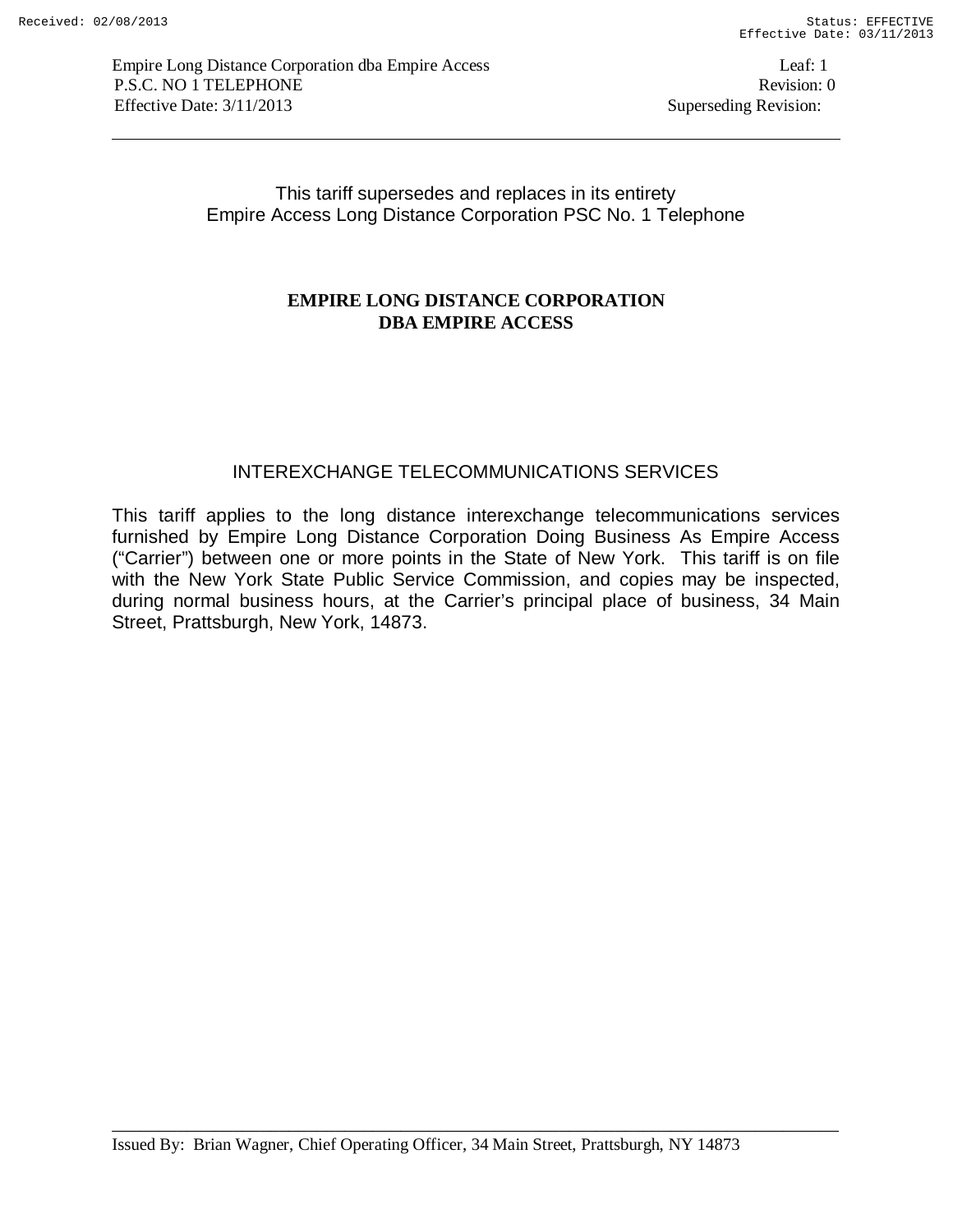# CHECK SHEET

The pages of this tariff are effective as of the date shown at the bottom of the respective page. Original and revised pages as named below comprise all changes from the original tariff and are currently in effect as of the date on the bottom of this page.

| Page                                                                                                                                                                                   | Revision                                                                                                                                                                                                                                                                                     | Page                                   | Revision                                                                         | Page | Revision |
|----------------------------------------------------------------------------------------------------------------------------------------------------------------------------------------|----------------------------------------------------------------------------------------------------------------------------------------------------------------------------------------------------------------------------------------------------------------------------------------------|----------------------------------------|----------------------------------------------------------------------------------|------|----------|
| 1<br>$\overline{c}$<br>3<br>$\overline{\mathcal{A}}$<br>5<br>$\boldsymbol{6}$<br>7<br>8<br>9<br>10<br>11<br>12<br>13<br>14<br>15<br>16<br>17<br>18<br>19<br>20<br>21<br>22<br>23<br>24 | Original<br>Original<br>Original<br>Original<br>Original<br>Original<br>Original<br>Original<br>Original<br>Original<br>Original<br>Original<br>Original<br>Original<br>Original<br>Original<br>Original<br>Original<br>Original<br>Original<br>Original<br>Original<br>Original<br>Original | 27<br>28<br>29<br>30<br>31<br>32<br>33 | Original<br>Original<br>Original<br>Original<br>Original<br>Original<br>Original |      |          |
| 25<br>26                                                                                                                                                                               | Original<br>Original                                                                                                                                                                                                                                                                         |                                        |                                                                                  |      |          |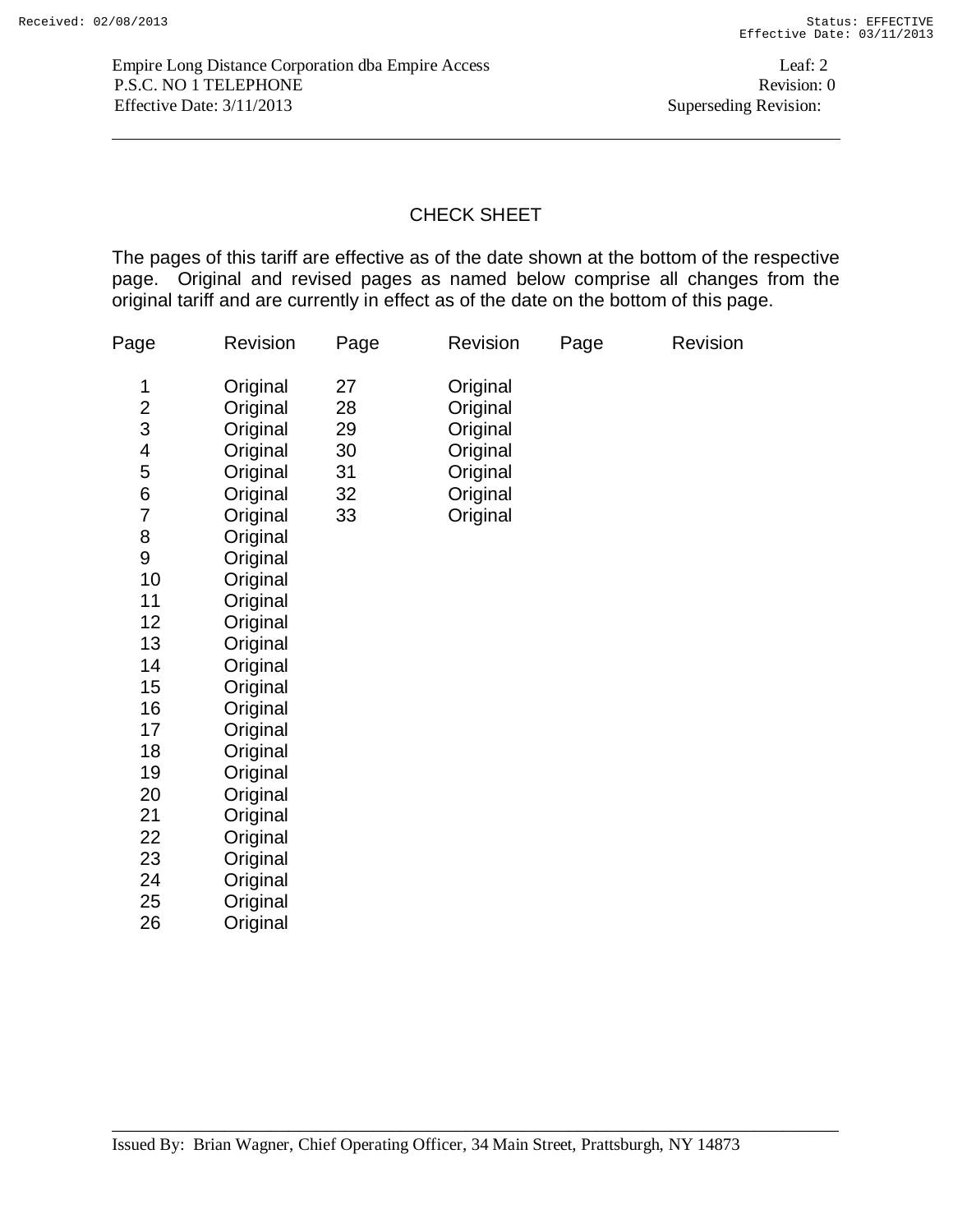# TABLE OF CONTENTS

| <b>Check Sheet</b>                          |    |
|---------------------------------------------|----|
| <b>Table of Contents</b>                    | 2  |
| Symbols                                     | 3  |
| Section 1-Technical Terms and Abbreviations | 5  |
| Section 2 – Rules and Regulations           | 8  |
| Section 3 – Description of Services         | 30 |
| Section 4 – Flexible Rate Schedule          | 32 |
| Addendum – Taxes and Surcharges             |    |

Addendum – Rate Schedule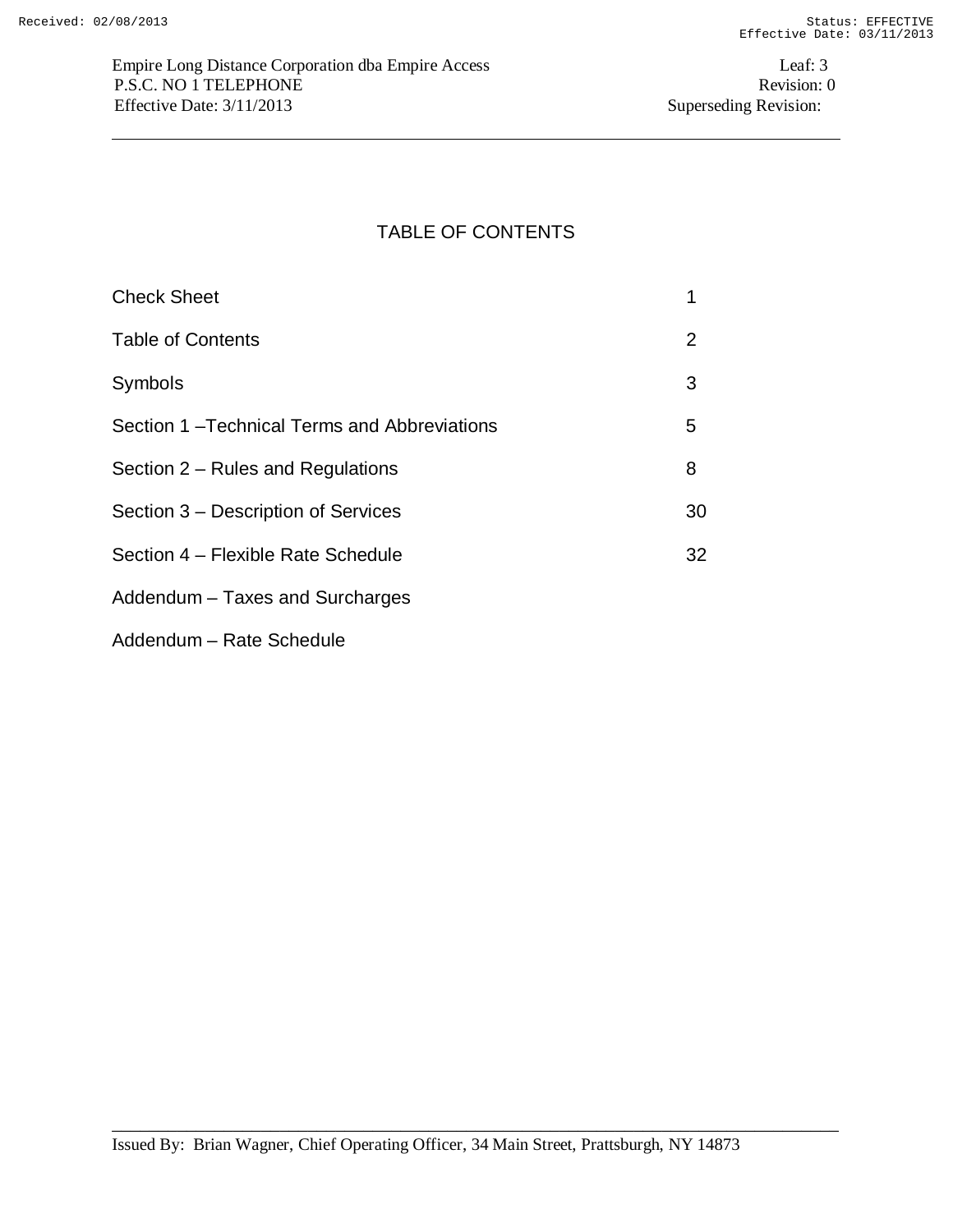## **SYMBOLS**

The following are the only symbols used for the purposes indicated below:

- C To signify changed regulations
- D To signify discontinued or deleted rate or regulation
- I To signify a rate increase
- M To signify matter relocated without change
- N To signify a new rate or regulation
- R To signify a rate reduction
- S To signify reissued matter<br>T To signify a change in text
- To signify a change in text but no change in rate or regulation
- Y To signify reference to other published tariffs
- Z To signify a correction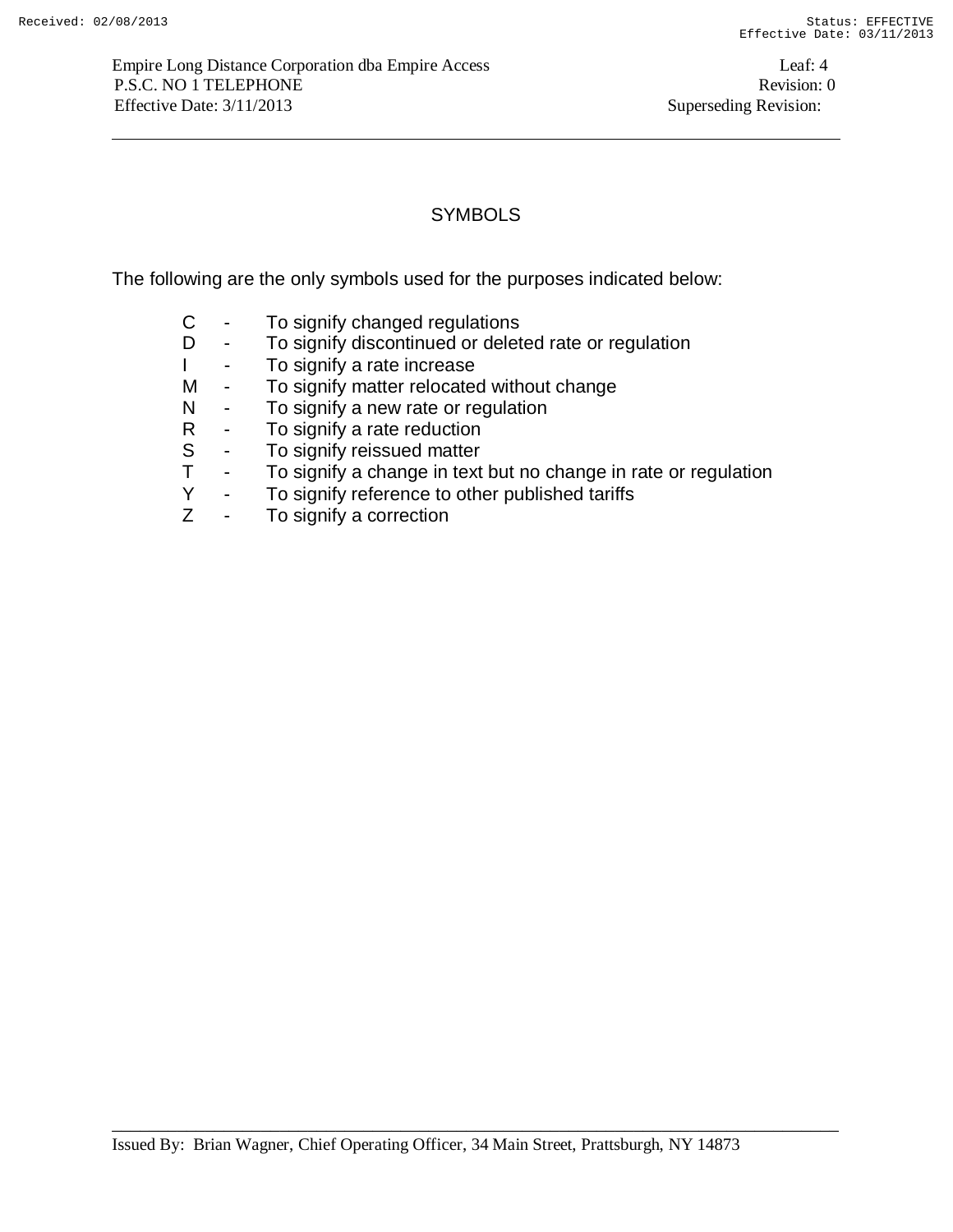## SECTION 1 – TECHNICAL TERMS AND ABBREVIATIONS

**Access Line** – An arrangement from a local exchange telephone company or other common carrier, using either dedicated or switched access, which connects a Subscriber's location to the Company's location or switching center.

**Authorization Code** – A numerical code, one or more of which may be assigned to a Subscriber, that enables the Company to identify the origin of service user so it may rate and bill the call. All authorization codes shall be the sole property of the Company and no Subscriber shall have any property or other right or interest in the use of any particular authorization code. Automatic numbering identification (ANI) may be used as or in connection with the authorization code. The Customer is responsible for charges incurred through the use of his or her assigned Authorization Code. An example of an Authorization Code is a calling card account number and personal identification number.

**Automatic Numbering Identification (ANI)** – A type of signaling provided by a local exchange telephone company which automatically identifies the local exchange line from which a call originates.

**Business Customer** – For the purpose of this tariff, a Business Customer is a Customer of the Company whose primary use of the Company's service is for business purposes. A Business Customer is also a Customer who accesses the Company's service using an access line that has been assigned a business class of service by the local service provider.

**Calling Card** – A postpaid or prepaid calling card issued by the Company that allows Subscribers and/or Users to make telephone calls and charge the calls to a postpaid or prepaid account. Calls charged to a Carrier-issued postpaid Calling Card will appear on the Subscriber's regular monthly bill. Calls charged to a Carrier-issued prepaid Calling Card will be charged against the debit account.

**Carrier or Company** – Refers to Empire Long Distance Corporation

**Commission** – Refers to the New York State Public Service Commission.

**Common Carrier** – A company or entity providing telecommunications services to the public.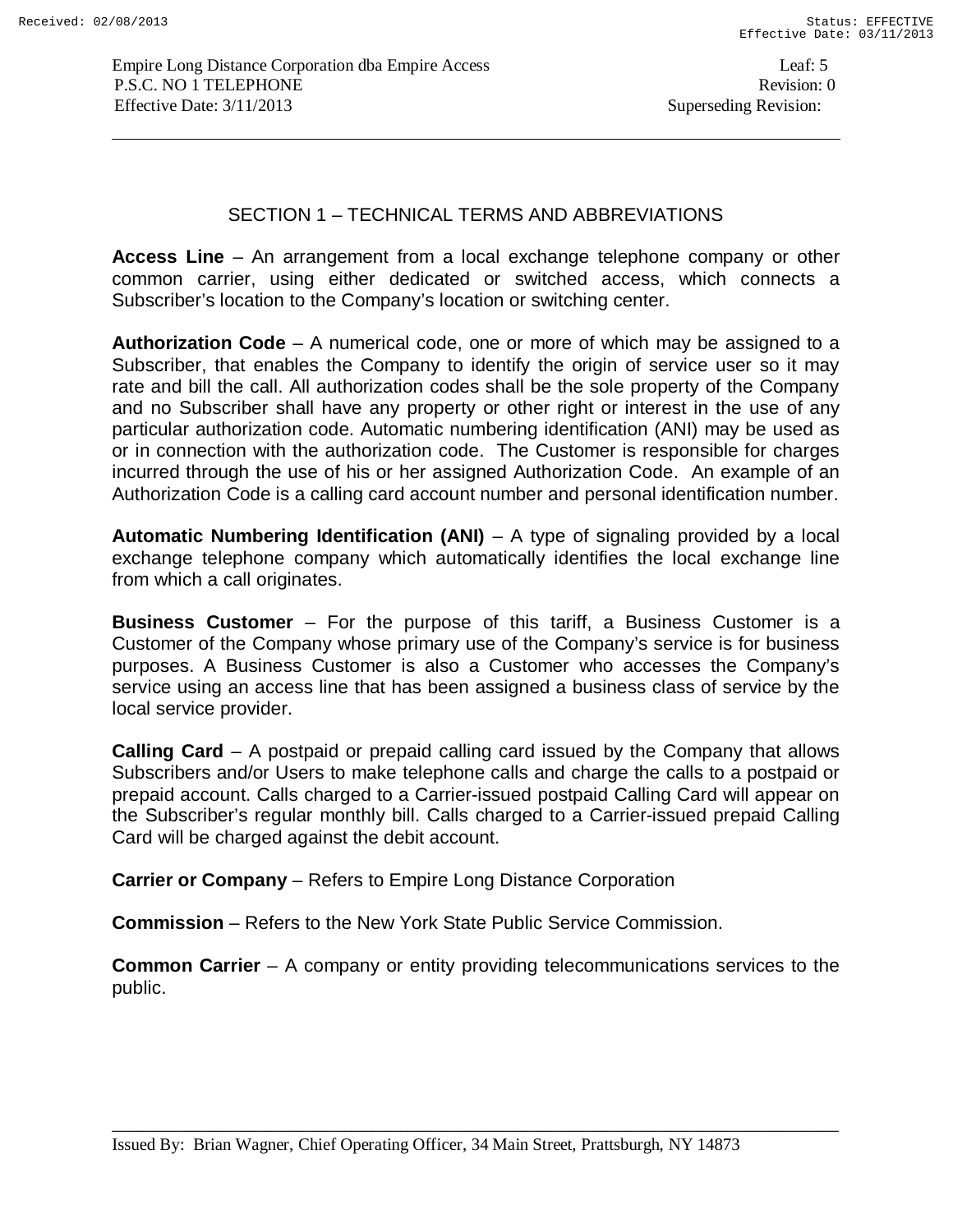SECTION 1 – TECHNICAL TERMS AND ABBREVIATIONS (Cont'd)

**Initial and Additional Period** – The Initial Period denotes the interval of time allowed for a service at the rate specified for a connection between given service points. The Additional Period denotes the interval of time used for measuring and charging for time in excess of the Initial Period.

**LEC** – Local Exchange Company

**Local Access and Transport Area (LATA)** – The term "Local Access Transport Area" denotes a geographical area established by the U.S. District Court for the District of Columbia in Civil Action No. 82-0192, within which a local exchange company provides communications services.

**Long Distance Message Telecommunications Service (LDMTS**) – Long distance telecommunications service offered pursuant to this tariff.

**Measured Charge** – A charge assessed on a per minute basis in calculating a portion of the charges due for a completed interexchange call.

**Operator Station Call** – A service whereby the Customer places a non-Person-to-Person call with the assistance of an operator (live or automated).

**Person-to-Person Call** – A service whereby the person originating the call specifies a particular person to be reached, or a particular station, room number, department, or office to be reached.

**Presubscription** – An arrangement whereby a Customer may select and designate the Company as the carrier he or she wishes to access, without an access code, for completing intraLATA and/or interLATA toll calls.

**Residential Customer** – For the purpose of this tariff, a Residential Customer is a Customer of the Company whose primary use of the Company's service is for personal use in a house, apartment or other residential dwelling. A Residential Customer is also a Customer who accesses the Company's service using an access line that has been assigned a residential class of service by the local service provider.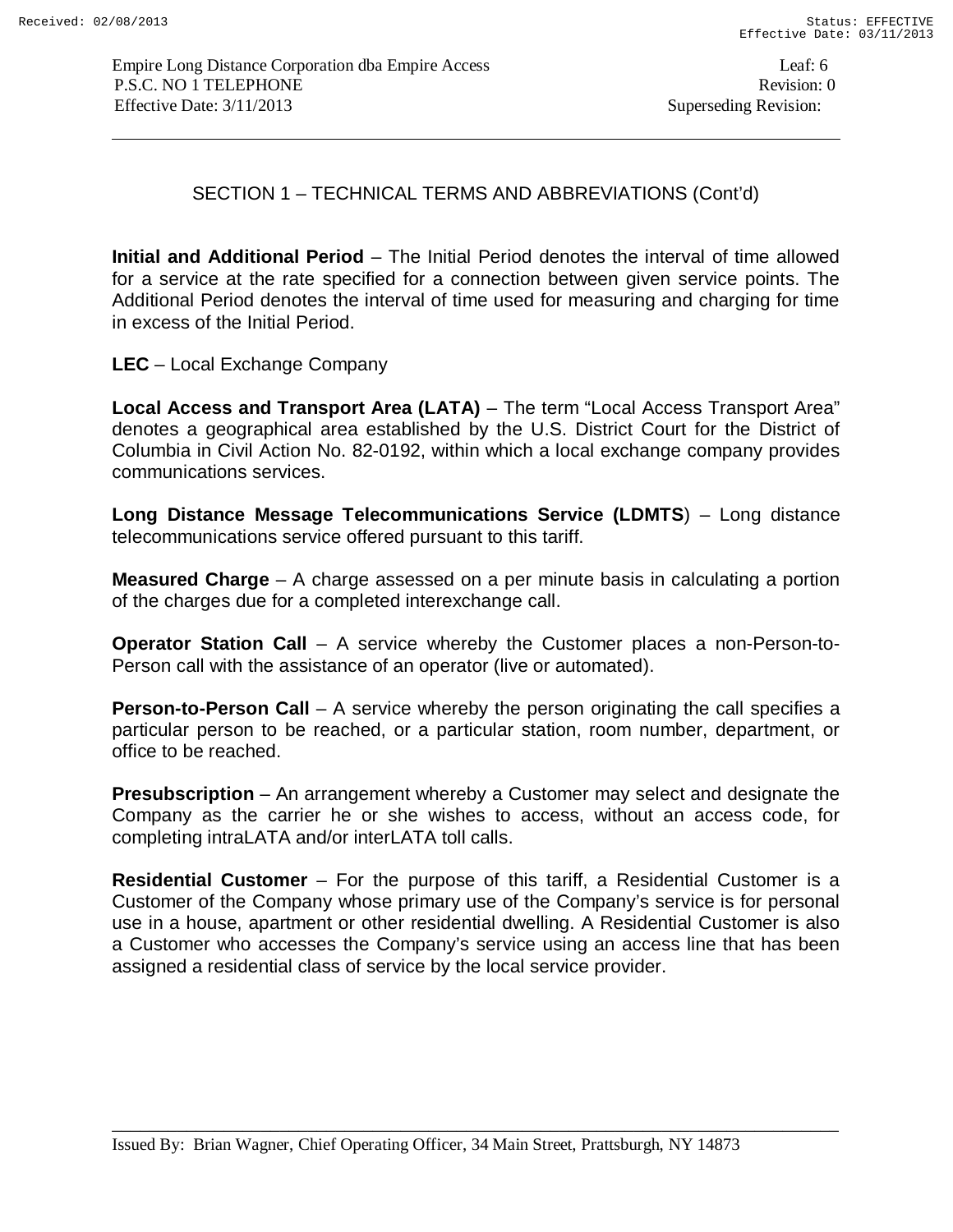SECTION 1 – TECHNICAL TERMS AND ABBREVIATIONS (Cont'd)

**Sub-Minute Rating** – Consists of an initial period rated at the appropriate initial period rate. Each increment thereafter is rated at the appropriate additional period rate which is less than one full minute.

**Subscriber/Customer** – The person or legal entity that enters into arrangements for the Company's telecommunications services and is responsible for payment of the Company's services.

**Switched Access** – A method for reaching the Company through the local service provider's switched network whereby the Customer uses standard and/or ISDN local lines.

**Telecommunications** – The transmission of voice communications or, subject to the transmission capabilities of the service, the transmission of data, facsimile, signaling, metering, or other similar communications.

**Term** – The time frame by which the Subscriber agrees to be served by the Company.

**Third Party Billing** – A billing arrangement by which the charges for a call may be billed to a telephone number that is different from the calling number and the called number.

**User** – The person(s) utilizing the Company's services.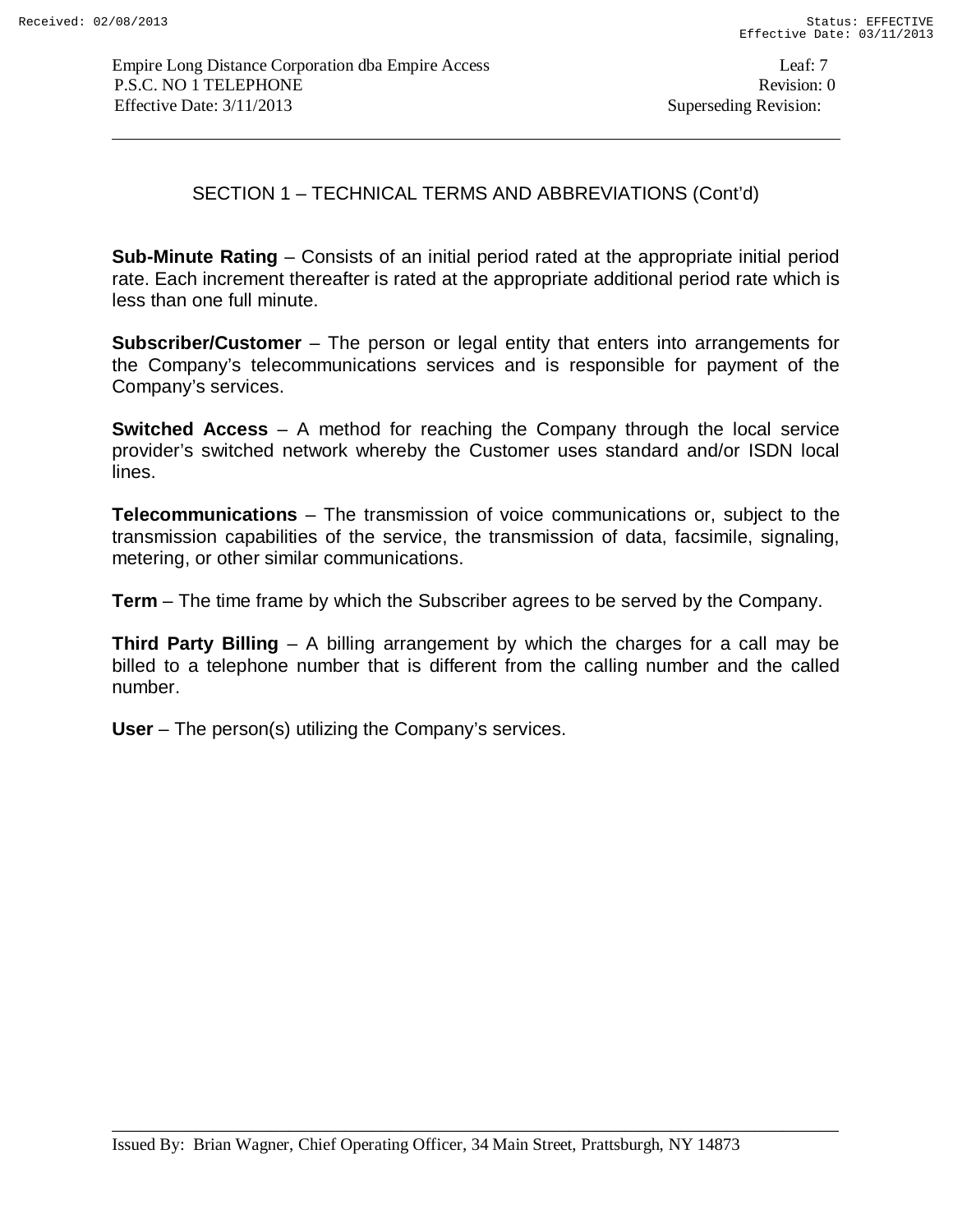# SECTION 2 – RULES AND REGULATIONS

### 2.1 Application of Tariff

- 2.1.1 This tariff contains the regulations and rates applicable to intrastate telecommunications services provided by the Company for telecommunications between points within the State of New York. The Company's services are furnished subject to the availability of facilities and subject to the terms and conditions of this tariff.
- 2.1.2 The rates and regulations contained in this tariff apply only to the services furnished by the Company and do not apply, unless otherwise specified, to the lines, facilities, or services provided by a local exchange telephone company or other common carrier for use in accessing the services of the Company.
- 2.1.3 The Subscriber is entitled to limit the use of the Company's services by users at the Subscriber's facilities, and may use other common carriers in addition to or in lieu of the Company.
- 2.1.4 At the option of the Company, service may be offered on a contract basis to meet specialized requirements of the Customer not contemplated in this tariff as approved by the New York State Public Service Commission. The terms of each contract shall be mutually agreed upon between the Customer and Company and may include discounts off of rates contained herein, waiver of recurring or nonrecurring charges, charges for specially designed and constructed services not contained in the Company's general service offerings, or other customized features. The terms of the contract may be based partially or completely on the term and volume commitment, type of originating or terminating access, mixture of services or other distinguishing features.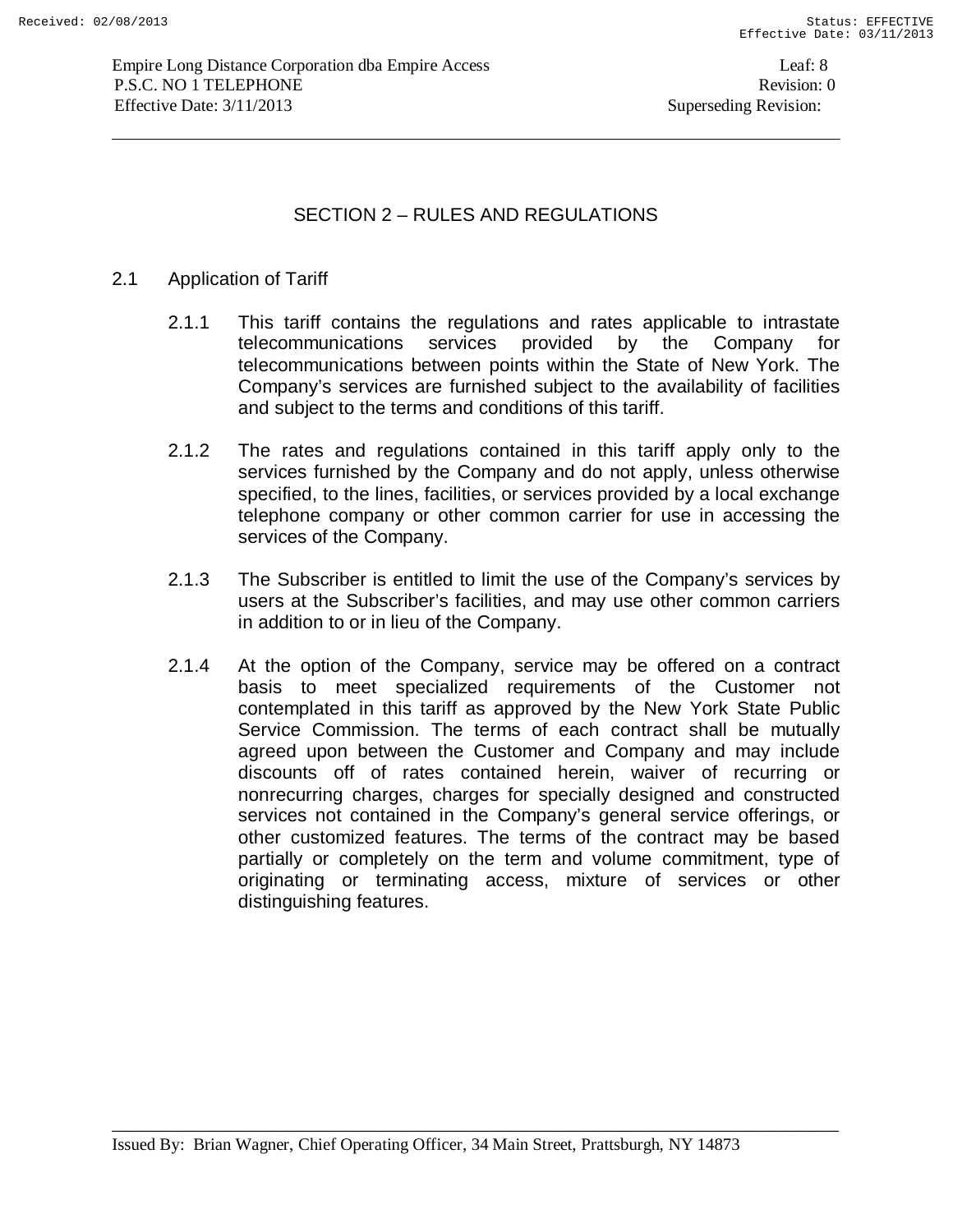- 2.2 Use and Limitation of Services
	- 2.2.1 The Company's services may be used for any lawful purpose consistent with the transmission and switching parameters of the telecommunications facilities utilized in the provision of services.
	- 2.2.2 Service is offered subject to the availability of the necessary facilities, equipment and/or customer information, including, but not limited to, billing systems and information required for billing, and subject to the provisions of this tariff. The Company may decline applications for service to or from a location where the necessary facilities or equipment are not available. The Company may discontinue furnishing service in accordance with the terms of this tariff.
	- 2.2.3 The use of the Company's services to make calls which might reasonably be expected to frighten, abuse, torment, or harass another or in such a way as to unreasonably interfere with use by others is prohibited.
	- 2.2.4 The use of the Company's services without payment for service or attempting to avoid payment for service by fraudulent means or devices, schemes, false or invalid numbers, or false calling or credit cards is prohibited.
	- 2.2.5 The Company's services are available for use twenty-four (24) hours per day, seven (7) days per week.
	- 2.2.6 The Company's services may be denied for nonpayment of charges or for other violations of this tariff.
	- 2.2.7 The Company's services may be denied for any use by the Customer, which is illegal, or poses an undue risk or liability to the Company, or is obtained through fraud or willful misrepresentation.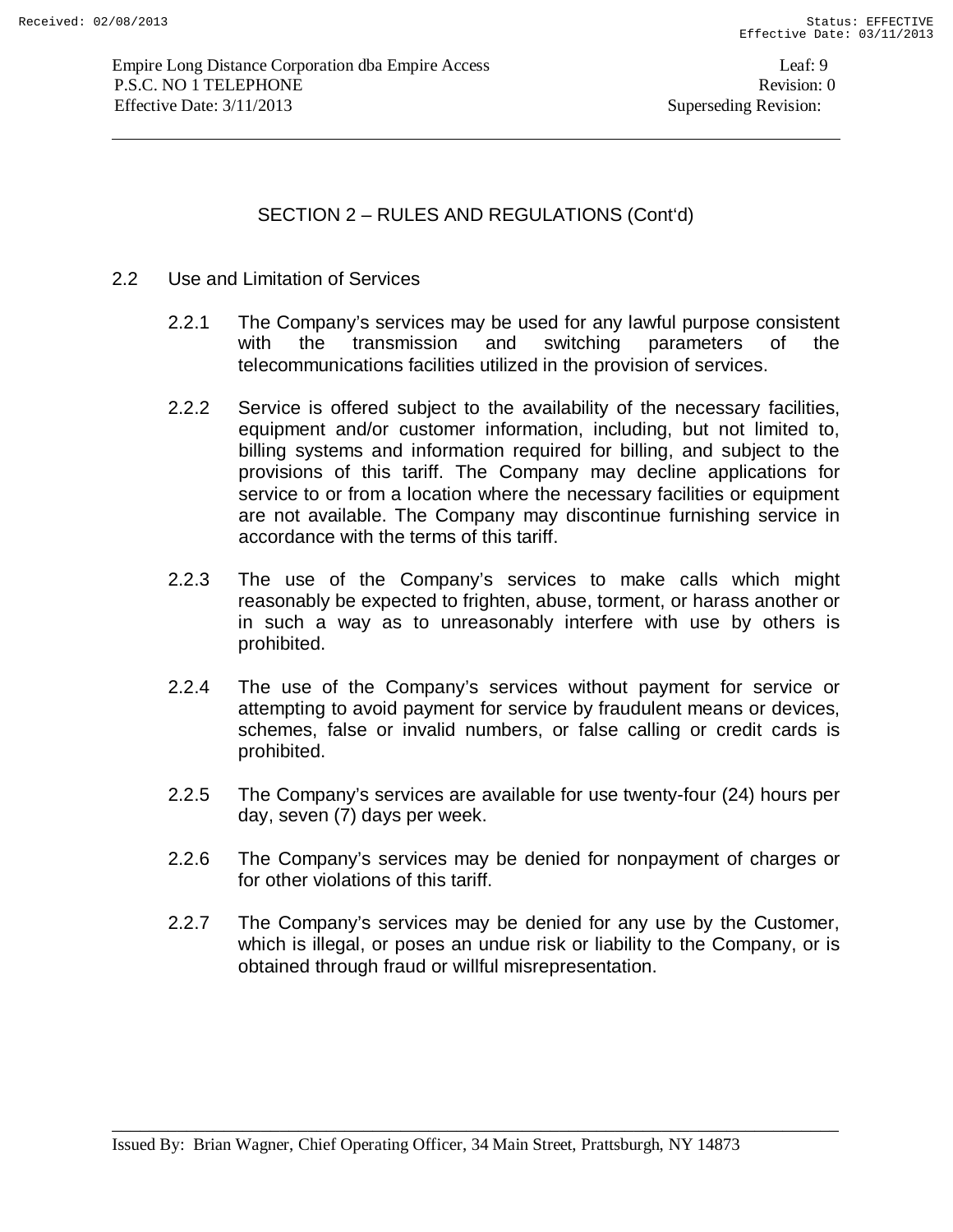- 2.2 Use and Limitation of Services (cont'd)
	- 2.2.8 The Company reserves the right to discontinue or limit service when necessitated by conditions beyond its control (examples of these conditions are more fully set forth elsewhere in this tariff), or when service is used in violation of provisions of this tariff or the law.
	- 2.2.9 The Company does not undertake to transmit messages, but offers the use of its service when available and, as more fully set forth elsewhere in this tariff, shall not be liable for errors in transmission or for failure to establish connections.
	- 2.2.10 The Company reserves the right to discontinue service, limit service, or to impose requirements as required to meet changing regulatory or statutory rules and standards, or when such rules and standards have an adverse material affect on the business or economic feasibility of providing service, as determined by the Company in its reasonable judgment. In such circumstances, the Company's tariff will be revised accordingly.
	- 2.2.11 Service is offered subject to restrictions imposed upon the Company by any authority having jurisdiction over the Company's provision of service.
	- 2.2.12 The Company may require the Customer to sign an application for service form furnished by the Company and to establish credit as provided in this tariff as a condition precedent to the initial establishment of service. The Company's acceptance of an application or order for service by an applicant whose credit has not been duly established may be subject to the deposit, advance payment and/or refusal of service provisions described in this tariff.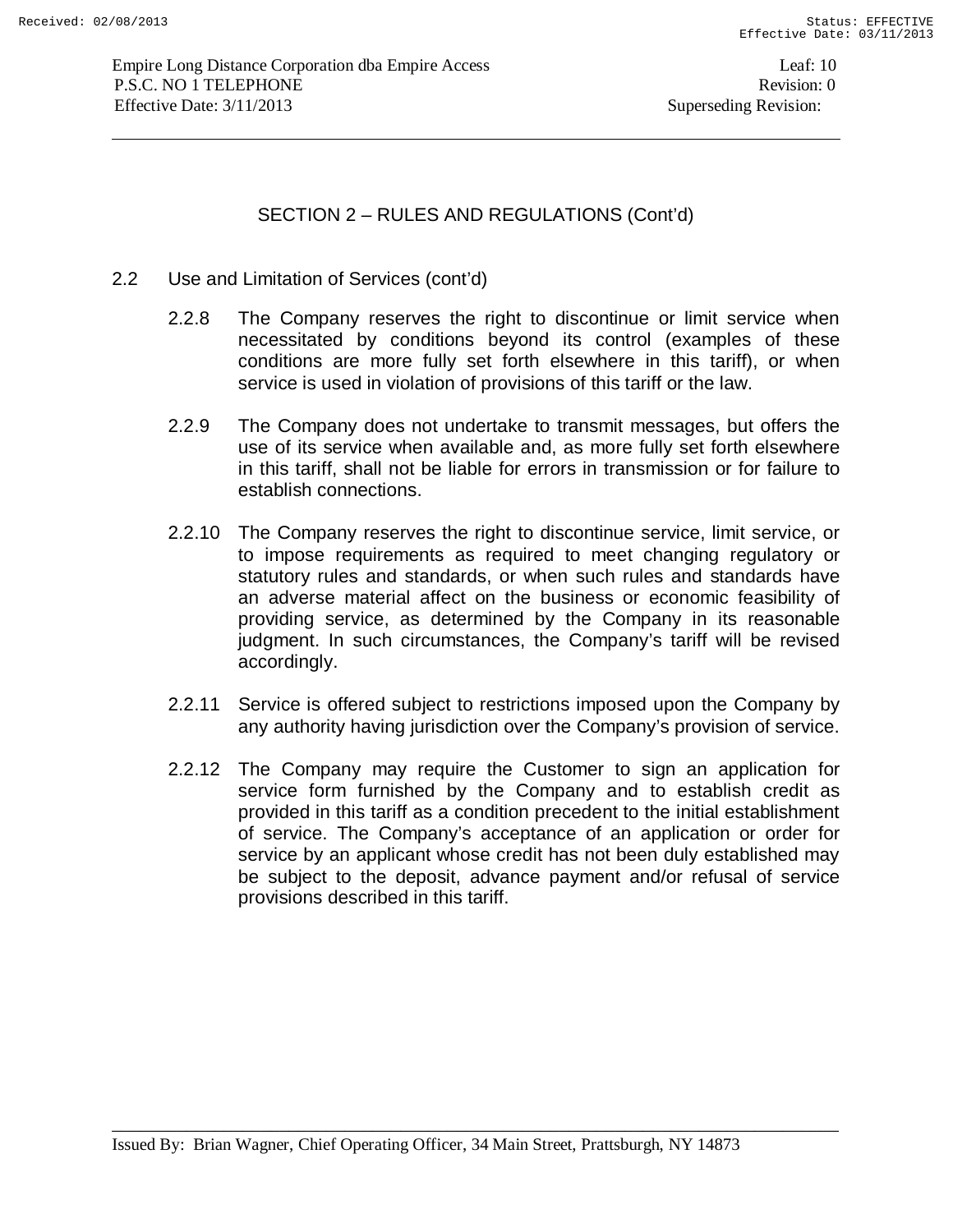#### 2.3 Liability of the Company

- 2.3.1 Except as otherwise stated in this section, the liability of the Company for damages arising out of either: (1) the furnishing of its services, including but not limited to mistakes, omissions, interruptions, delays, or errors, or other defects, representations, or use of these services, or (2) the failure to furnish its service, whether caused by acts or omission, shall be limited to the extension of allowances to the Customer for interruptions in service as set forth in Section 2.5.
- 2.3.2 Except for the extension of allowances to the Customer for interruptions in service as set forth in Section 2.5, the Company shall not be liable to a Customer or third party for any direct, indirect, special, incidental, reliance, consequential, exemplary or punitive damages, including, but not limited to, loss of revenue or profits, for any reason whatsoever, including, but not limited to, any act or omission, failure to perform, delay, interruption, failure to provide any service or any failure in or breakdown of facilities associated with the service.
- 2.3.3 When the services or facilities of other common carriers or other service providers are used separately or in conjunction with the Company's services, facilities or equipment in establishing connection to points not reached by the Company's services, facilities or equipment, the Company shall not be liable for any act or omission of such other common carriers, or other service providers, or their respective agents, servants or employees.
- 2.3.4 The liability of the Company for errors in billing that result in overpayment by the Customer shall be limited to a credit equal to the dollar amount erroneously billed or, in the event that payment has been made and service has been discontinued, to a refund of the amount erroneously billed.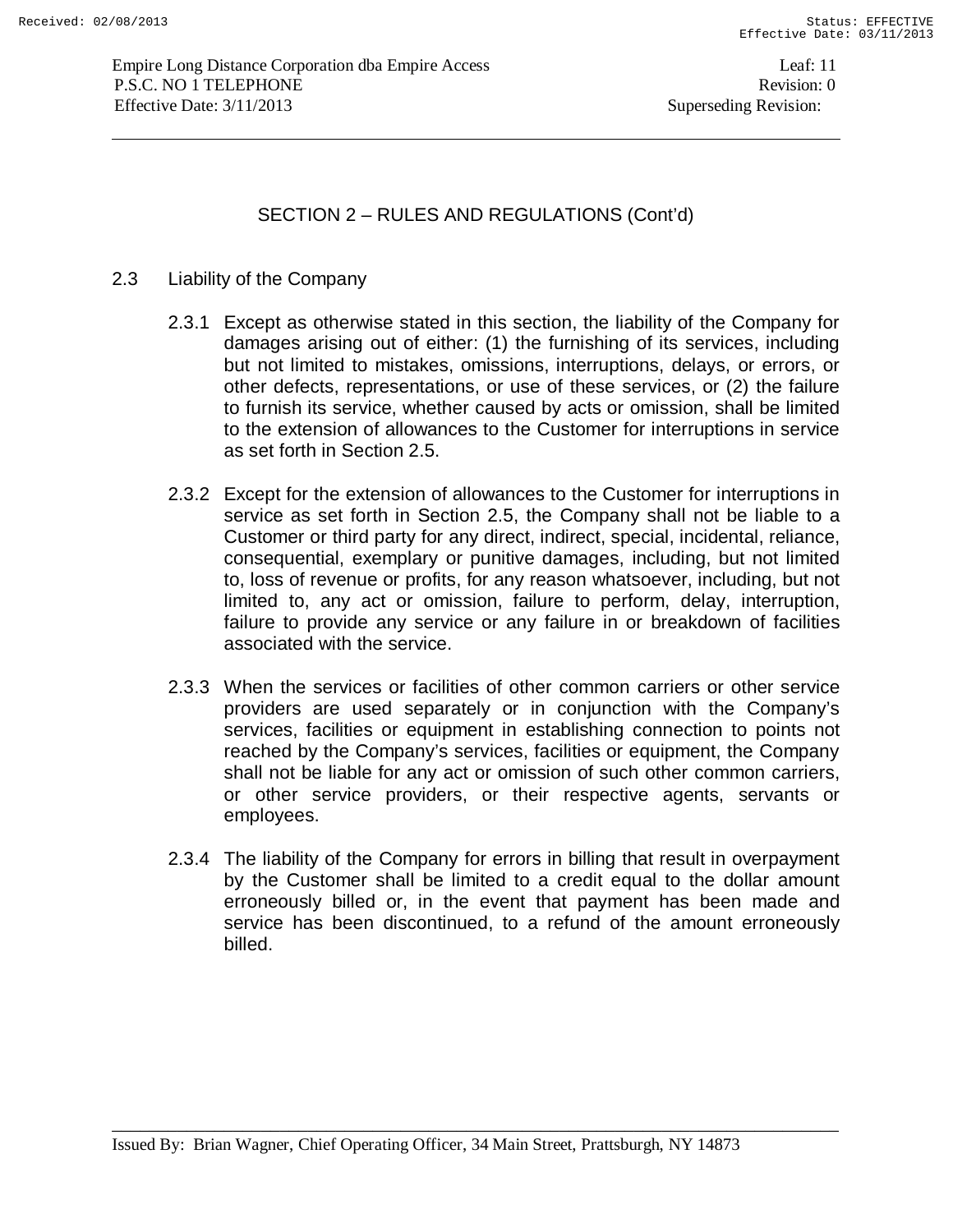- 2.3 Liability of the Company (Cont'd)
	- 2.3.4 The Company shall not be liable for any claims for loss or damages involving:
		- A. Any act or omission of (1) the Customer, (2) any other entity furnishing service, equipment or facilities for use in conjunction with services or facilities provided by the Company, or (3) common carriers;
		- B. Any delay or failure of performance or equipment due to causes beyond the Company's control, including but not limited to, acts of God, fires, floods, earthquakes, hurricanes, or other catastrophes; national emergencies, insurrections, riots, wars or other civil commotions; strikes, lockouts, work stoppages or other labor difficulties; criminal actions taken against the Company; unavailability, failure or malfunction of equipment or facilities provided by the Customer or third parties; and any law, order, regulation or other action of any governing authority or agency thereof;
		- C. Any unlawful use, or use by any unauthorized person, of its service, or for any claim arising out of a breach in the privacy or security of communications transmitted by the Company. The Company is not liable for any damages, including toll usage charges, the Customer may incur as a result of the unauthorized use of its telecommunications facilities. Such unauthorized use of its telecommunications facilities includes, but is not limited to, the placement of calls through Customer-provided equipment which are transmitted or carried on the Company's network. The Customer is responsible for controlling access to, and the use of, its own telecommunications facilities;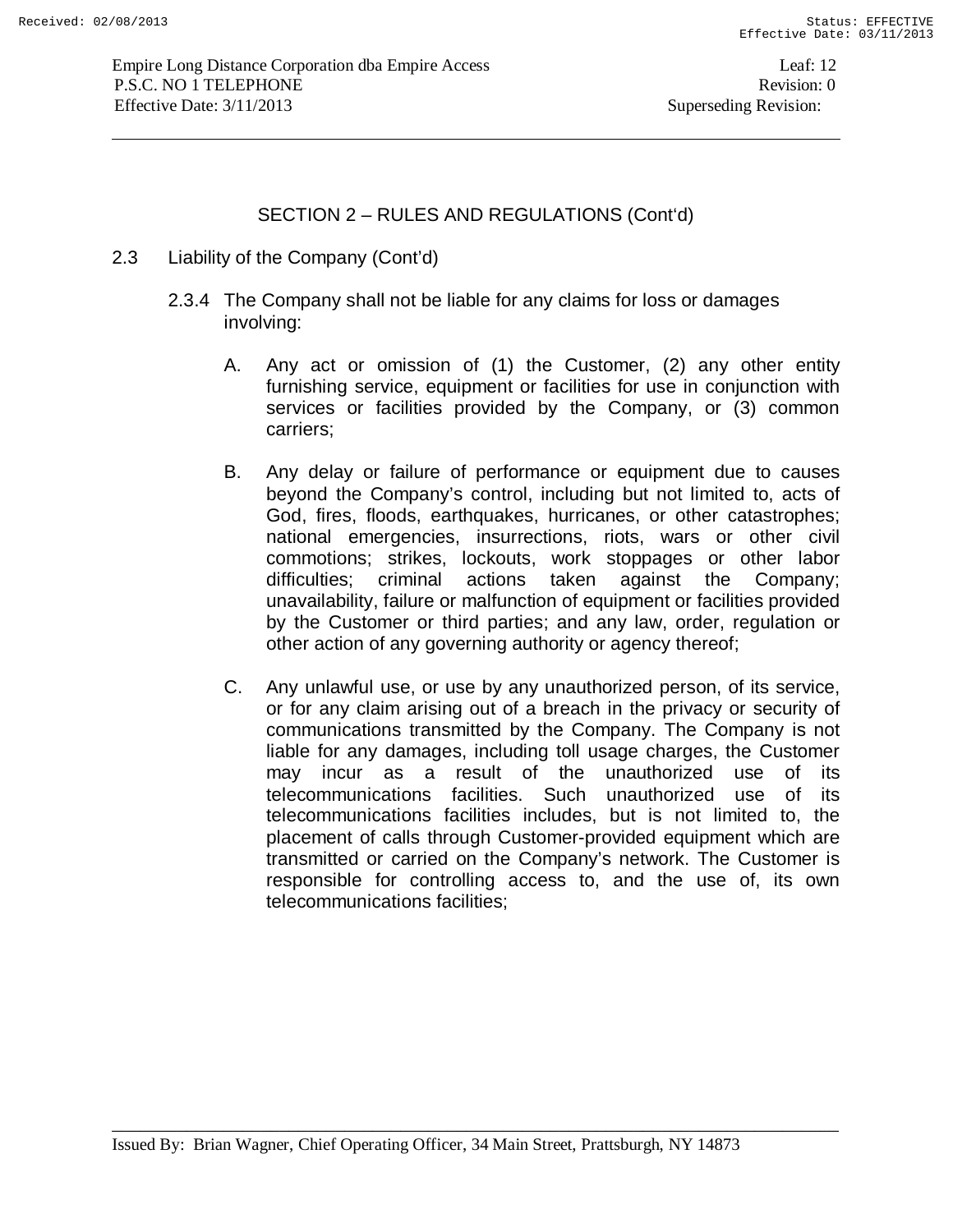2.3 Liability of the Company (Cont'd)

2.3.4 (cont'd)

- D. Libel, slander, invasion of privacy or infringement of patents, trade secrets, or copyrights arising from or in connection with the transmission of communications by means of Company-provided facilities or services; or by means of the combination of Companyprovided facilities or services with Customer-provided facilities or services;
- E. Breach in the privacy or security of communications transmitted over the Company's facilities;
- F. Changes in any of the facilities, operations or procedures of the Company that render any equipment, facilities or services provided by the Customer obsolete, or require modification or alteration of such equipment, facilities or services, or otherwise affect their use or performance, except where reasonable notice is required of the Company and is not provided to the Customer, in which event the Company's liability is limited as set forth in subsection 2.3.1 of this Section 2.3;
- G. Defacement of or damage to Customer premises resulting from the furnishing of services or equipment on such premises or the installation or removal thereof;
- H. Injury to property or injury or death to persons, including claims for payments made under Workers' Compensation law or under any plan for employee disability or death benefits, arising out of, or caused by, any act or omission of the Customer, or the construction, installation, maintenance, presence, use or removal of the Customer's facilities or equipment connected, or to be connected to the Company's facilities;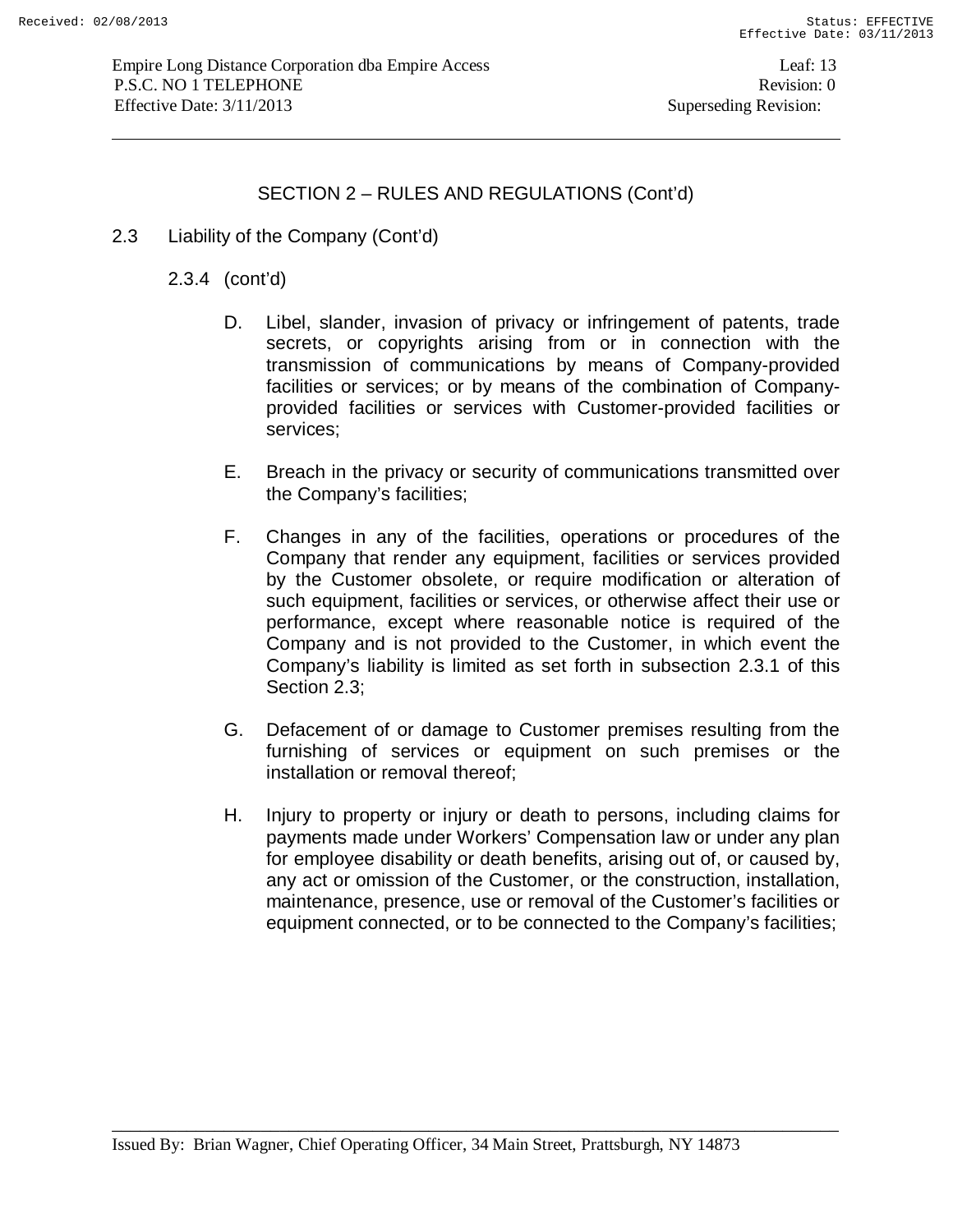2.4 Liability of the Company (Cont'd)

2.3.5 (cont'd)

- I. Any intentional wrongful act of a Company employee when such act is not within the scope of the employee's responsibilities and/or is not authorized by the Company;
- J. Any representations made by Company employees that do not comport, or that are inconsistent, with the provisions of this tariff;
- K. Any act or omission in connection with the provision of 911, E911, or similar services involving emergencies;
- L. Any incompletion of calls due to network busy conditions;
- M. Any calls not actually attempted to be completed during any period that service is unavailable.
- 2.3.6 The Company shall be indemnified, defended and held harmless by the Customer or end user from and against any and all claims, loss, demands, suits, expense, or other action or any liability whatsoever, including attorney fees, whether suffered, made, instituted, or asserted by the Customer or by any other party, for any personal injury to or death of any person or persons, and for any loss, damage or destruction of any property, including environmental contamination, whether owned by the Customer or by any other party, caused or claimed to have been caused directly or indirectly by the installation, operation, failure to operate, maintenance, presence, condition, location, use or removal of any Company or Customer equipment or facilities or service provided by the Company.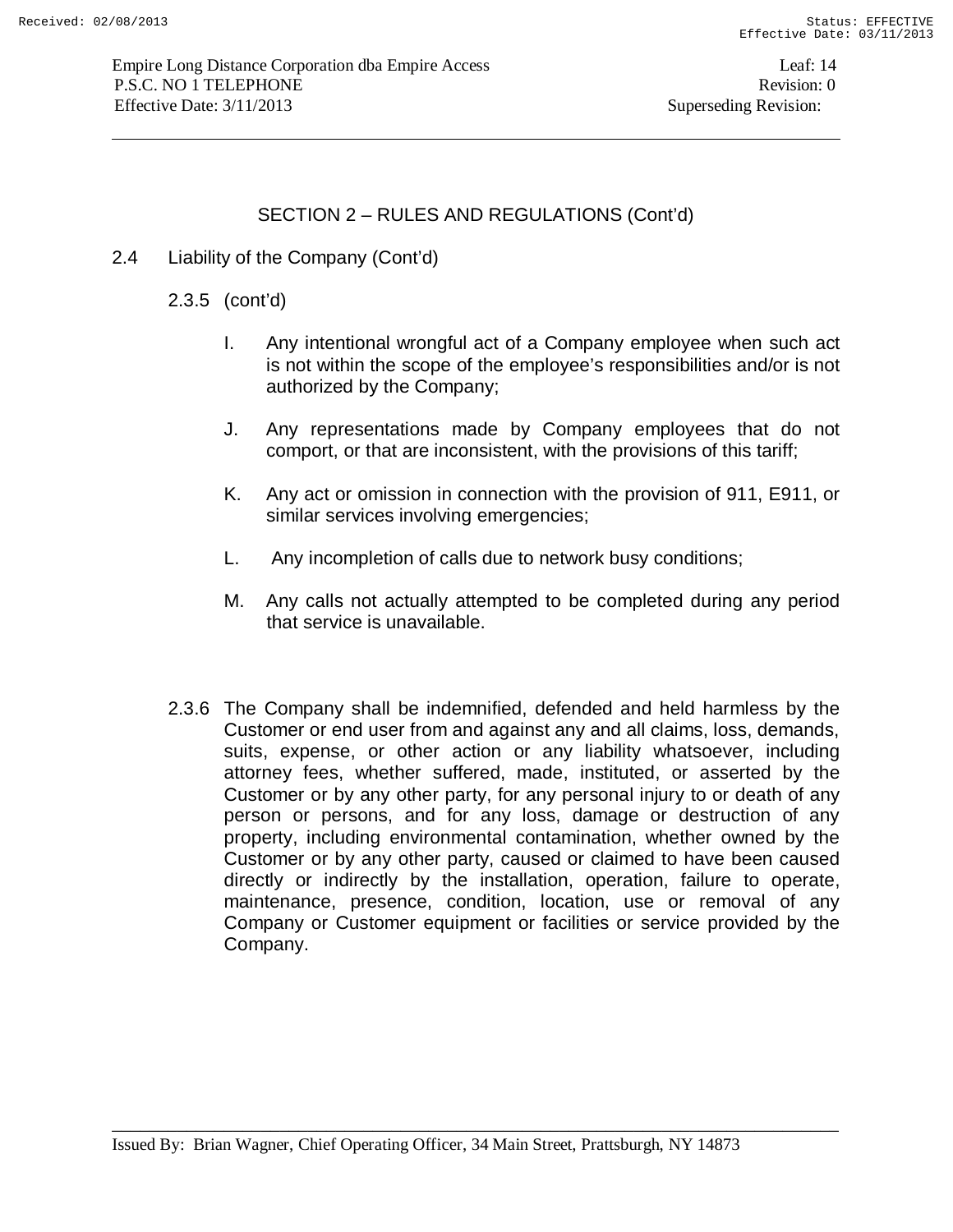- 2.3 Liability of the Company (Cont'd)
	- 2.3.7 The Company does not guarantee nor make any warranty with respect to installations provided by it for use in an explosive atmosphere. Carrier shall be indemnified, defended and held harmless by the Customer from and against any and all claims, loss, demands, suits, or other action, or any liability whatsoever, including attorney fees, whether suffered, made, instituted or asserted by the Customer or by any other party, for any personal injury to or death of any person or persons, and for any loss, damage or destruction of any property, including environmental contamination, whether owned by the Customer or by any other party, caused or claimed to have been caused directly or indirectly by the installation, operation, failure to operate, maintenance, presence, condition, location, use or removal of any equipment or facilities or the service.
	- 2.3.8 The Company assumes no responsibility for the availability or performance of any cable or satellite systems or related facilities under the control of other entities, or for other facilities provided by other entities used for service to the Customer, even if the Company has acted as the Customer's agent in arranging for such facilities or services. Such facilities are provided subject to such degree of protection or non-preemptibility as may be provided by the other entities.
	- 2.3.9 Any claim of whatever nature against the Company shall be deemed conclusively to have been waived unless presented in writing to the Company within thirty (30) days after the date of the occurrence that gave rise to the claim.
	- 2.3.10 The Company makes no warranties or representations, express or implied, either in fact or by operation of law, statutory or otherwise, including warranties of merchantability or fitness for a particular use, except those expressly set forth herein.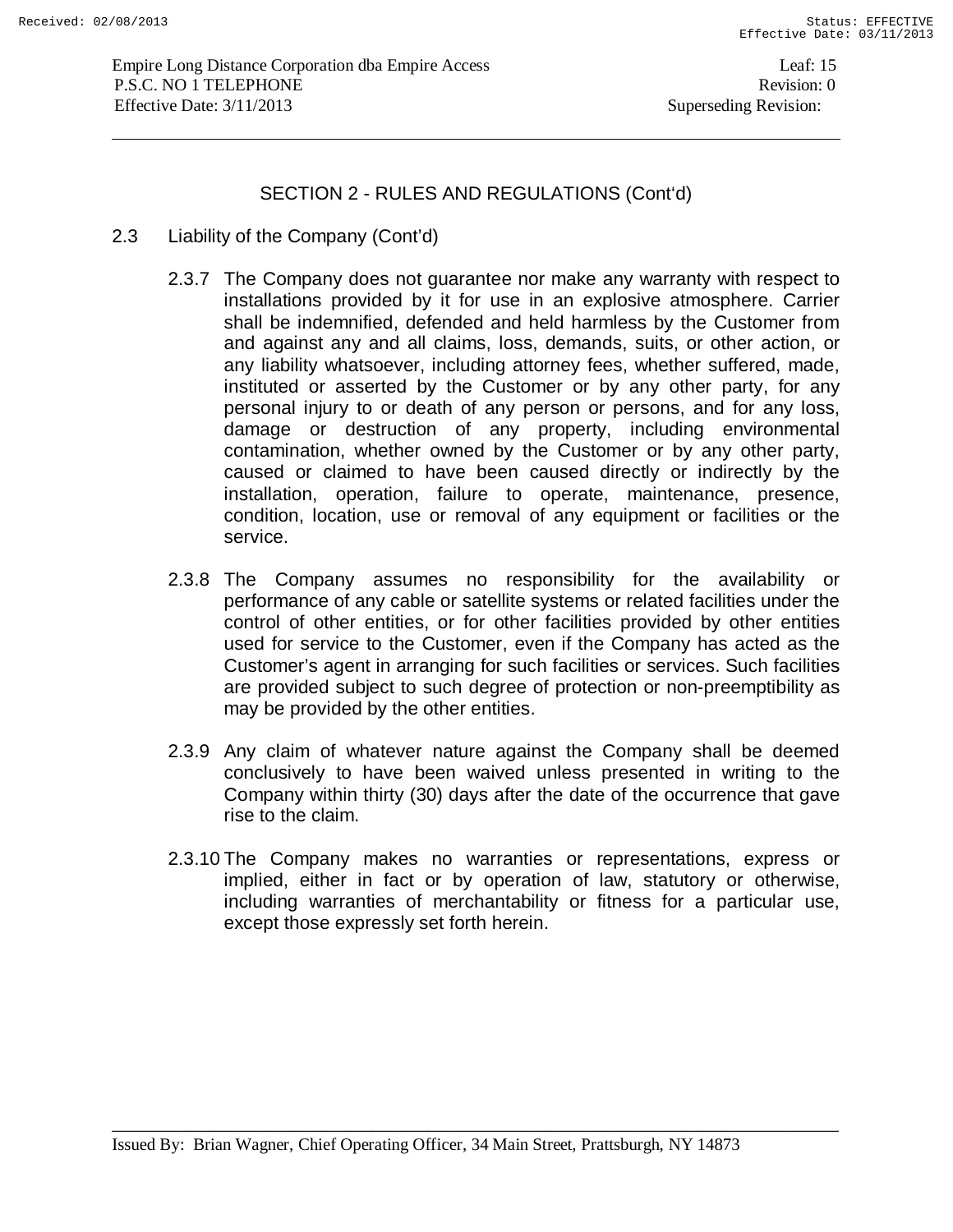#### 2.4 Responsibilities of the Subscriber

- 2.4.1 The Subscriber is responsible for placing any necessary orders; for complying with tariff regulations; for the placement of any stickers or tent cards provided by the Company or as required by law; and for assuring that Users comply with tariff regulations. The Subscriber shall ensure compliance with any applicable laws, regulations, orders or other requirements (as they exist from time to time) of any governmental entity relating to services provided or made available by the Subscriber to Users. The Subscriber is also responsible for the payment of charges for calls originated at the Subscriber's numbers which are not collect, third party, calling card, or credit card calls.
- 2.4.2 The Subscriber is responsible for charges incurred for special construction and/or special facilities, which the Subscriber requests and which are ordered by the Company on the Subscriber's behalf.
- 2.4.3 If required for the provision of the Company's services, the Subscriber must provide any equipment space, supporting structure, conduit and electrical power without charge to the Company.
- 2.4.4 The Subscriber is responsible for arranging access to its premises at times mutually agreeable to the Company and the Subscriber when required by Company personnel to install, repair, maintain, program, inspect or remove equipment with the provision of the Company's services.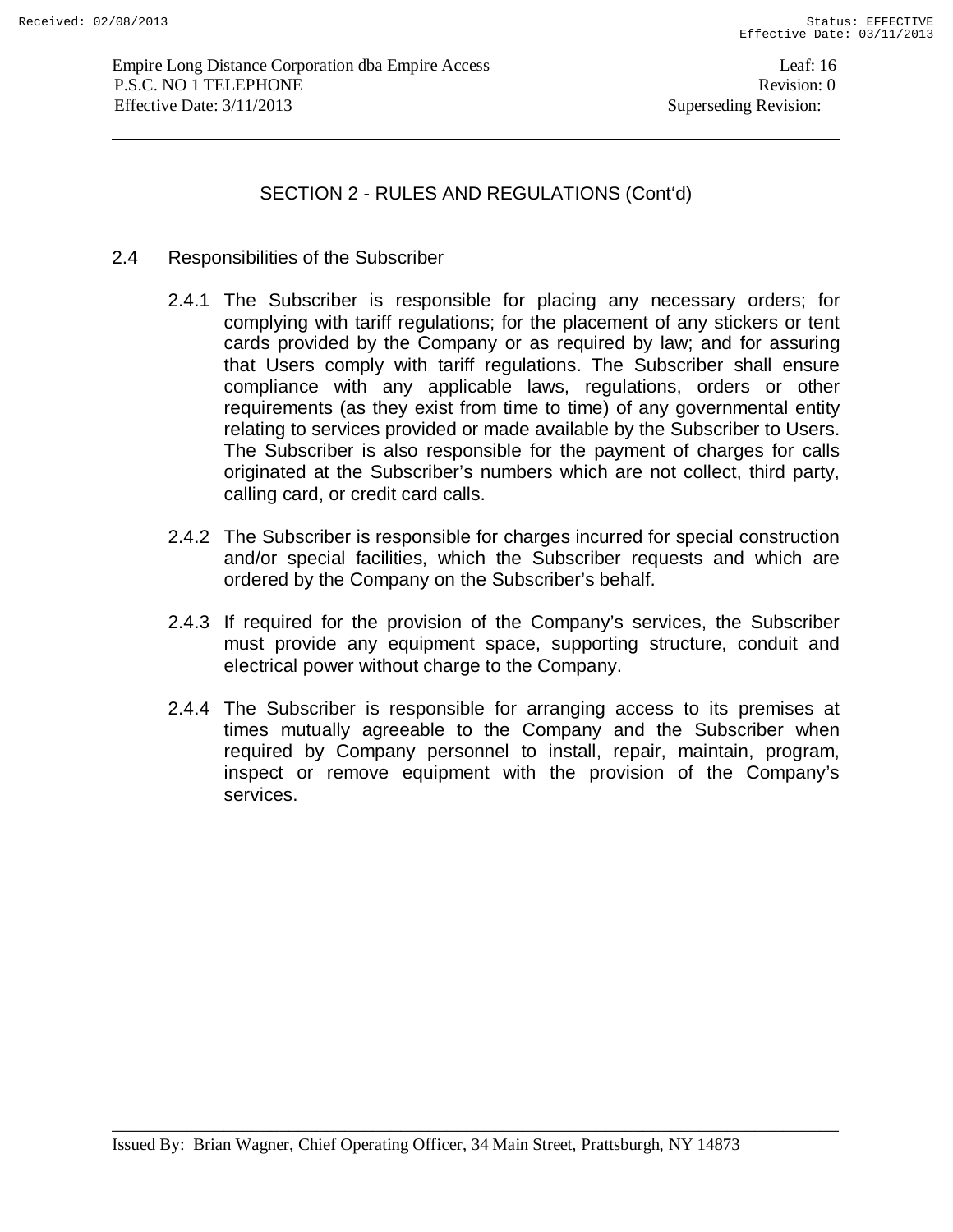- 2.4 Responsibilities of the Subscriber (Cont'd)
	- 2.4.5 The Subscriber shall ensure that the equipment and/or system is properly interfaced with Company facilities or services, that the signals emitted into the Company's network are of the proper mode, bandwidth, power, and signal level for the intended use of the Subscriber and in compliance with the criteria set forth in this tariff, and that the signals do not damage equipment, injure personnel, or degrade service to other Subscribers. If the Federal Communications Commission or some other appropriate certifying body certifies terminal equipment as being technically acceptable for direct electrical connection with interstate communications service, the Company will permit such equipment to be connected with its channels without use of protective interface devices.

If the Subscriber fails to maintain the equipment and/or the system properly, with resulting imminent harm to Company equipment, personnel, or the quality of service to other subscribers, the Company may, upon written notice, require the use of protective equipment at the Subscriber's expense. If this fails to produce satisfactory quality and safety, the Company may, upon written notice, terminate the Subscriber's service.

- 2.4.6 The Subscriber must pay the Company for replacement or repair of damage to the equipment or facilities of the Company caused by negligence or willful act of the Subscriber, Users, or others, by improper use of the services, or by use of equipment provided by the Subscriber, Users, or others.
- 2.4.7 The Subscriber must pay for the loss through theft of any Company equipment installed at Subscriber's premises.
- 2.4.8 The Subscriber is responsible for payment of the charges set forth in this tariff.
- 2.4.9 The Subscriber is responsible for compliance with the applicable regulations set forth in this tariff.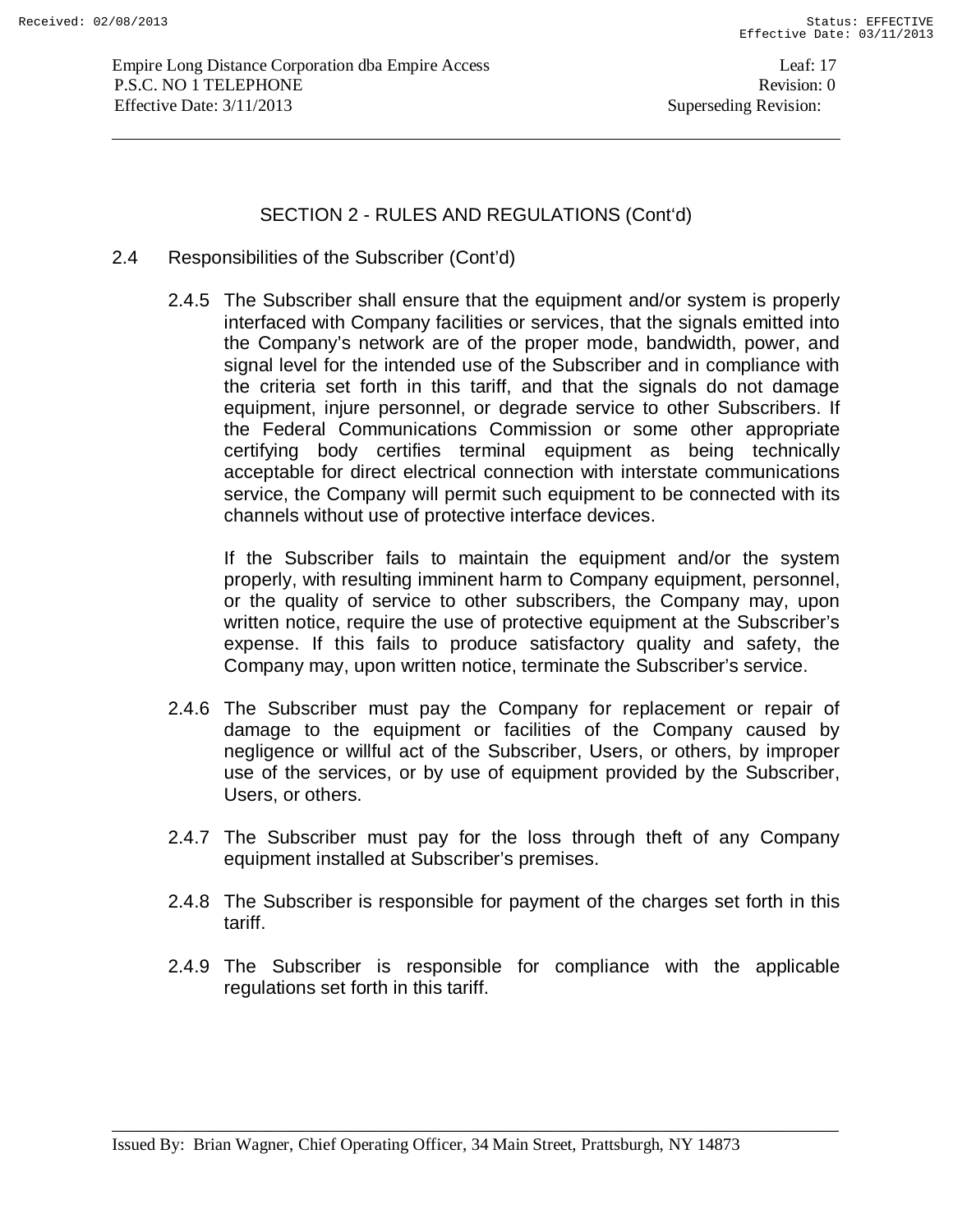- 2.4 Responsibilities of the Subscriber (Cont'd)
	- 2.4.10 The Subscriber shall indemnify and hold the Company harmless from all liability disclaimed by the Company as specified in Section 2.3 above, arising in connection with the provision of service by the Company, and shall protect and defend the Company from any suits or claims against the Company and shall pay all expenses and satisfy all judgments rendered against the Company in connection herewith. The Company shall notify the Subscriber of any suit or claim against the Company of which it is aware.
- 2.5 Cancellation or Interruption of Services
	- 2.5.1 General
		- A. A service is interrupted when it becomes unusable to the Customer, e.g., the Customer is unable to transmit or receive, because of a failure of a component furnished by the Company under this tariff.
		- B. An interruption period begins when the Customer reports a service, facility or circuit to be inoperative and releases it for testing and repair. An interruption period ends when the service, facility or circuit is operative.
		- C. If the Customer reports a service, facility or circuit to be inoperative but declines to release it for testing and repair, the service, facility or circuit is considered to be impaired but not interrupted. No credit allowances will be made for a service, facility or circuit considered by the Company to be impaired.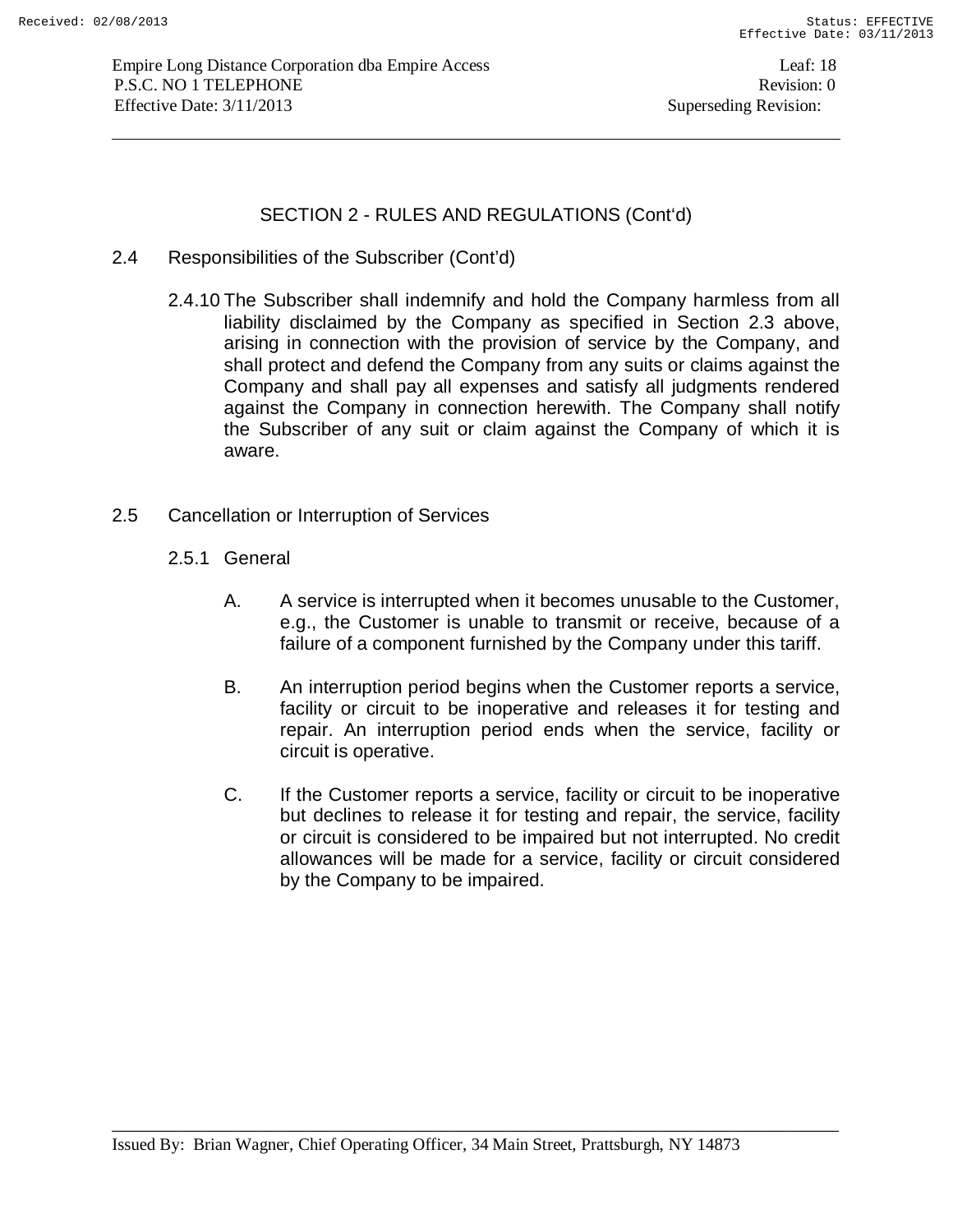- 2.5 Cancellation or Interruption of Services (Cont'd)
	- 2.5.2 Limitations on Allowances

No credit allowance will be made for any interruption of service:

- A. due to the negligence of or noncompliance with the provisions of this Tariff by any person or entity other than the Company, including but not limited to the Customer or other common carriers connected to the service of the Company;
- B. due to the failure of power, equipment, systems, or services not provided by the Company;
- C. due to circumstances or causes beyond the control of the Company;
- D. during any period in which the Company is not given full and free access to its facilities and equipment for the purposes of investigating and correcting interruptions;
- E. during any period in which the Customer continues to use the service on an impaired basis;
- F. during any period when the Customer has released service to the Company for maintenance purposes or for implementation of a Customer order for a change in service arrangements;
- G. that occurs or continues due to the Customer's failure to authorize replacement of any element of special construction; and
- H. that was not reported to the Company within five (5) days of the date that service was affected.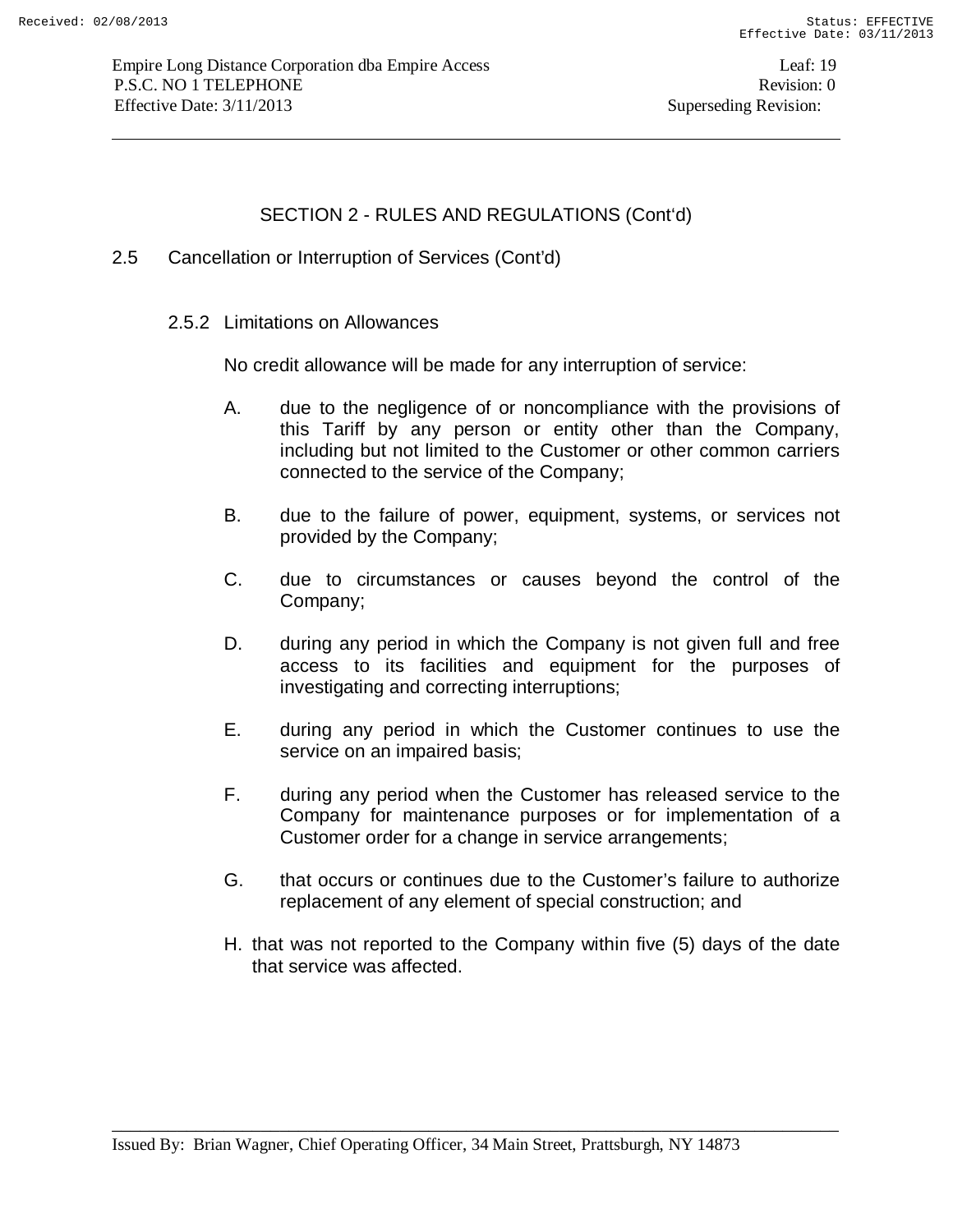#### 2.5.3 Application of Credits for Interruptions of Service

For purposes of credit computation, every month shall be considered to have 30 days and every day 24 hours. For all Company services no credit shall be allowed for an interruption of continuous duration of less than twenty-four hours. For services billed on a usage basis, credits will be limited to, at maximum, the price of the call that was in progress at the time of the service interruption. For services with monthly recurring charges, credit is computed by multiplying the monthly recurring rate by the ratio that the number of hours in the period of interruption bears to 720 hours (30 days times 24 hours). The credit shall be based upon the nonusage charges for the month during which the interruption occurred, excluding equipment and access line charges. Credits for services billed on a usage basis will be determined as set forth above.

### 2.5.4 Cancellation by the Customer

The Customer may have service canceled upon written or verbal notice to the Company. The Customer shall pay the Company for service furnished until the cancellation date specified by the Customer or until the date that the written cancellation notice is received, whichever is later. Cancellation of service is subject to early termination liability obligations set forth in this tariff.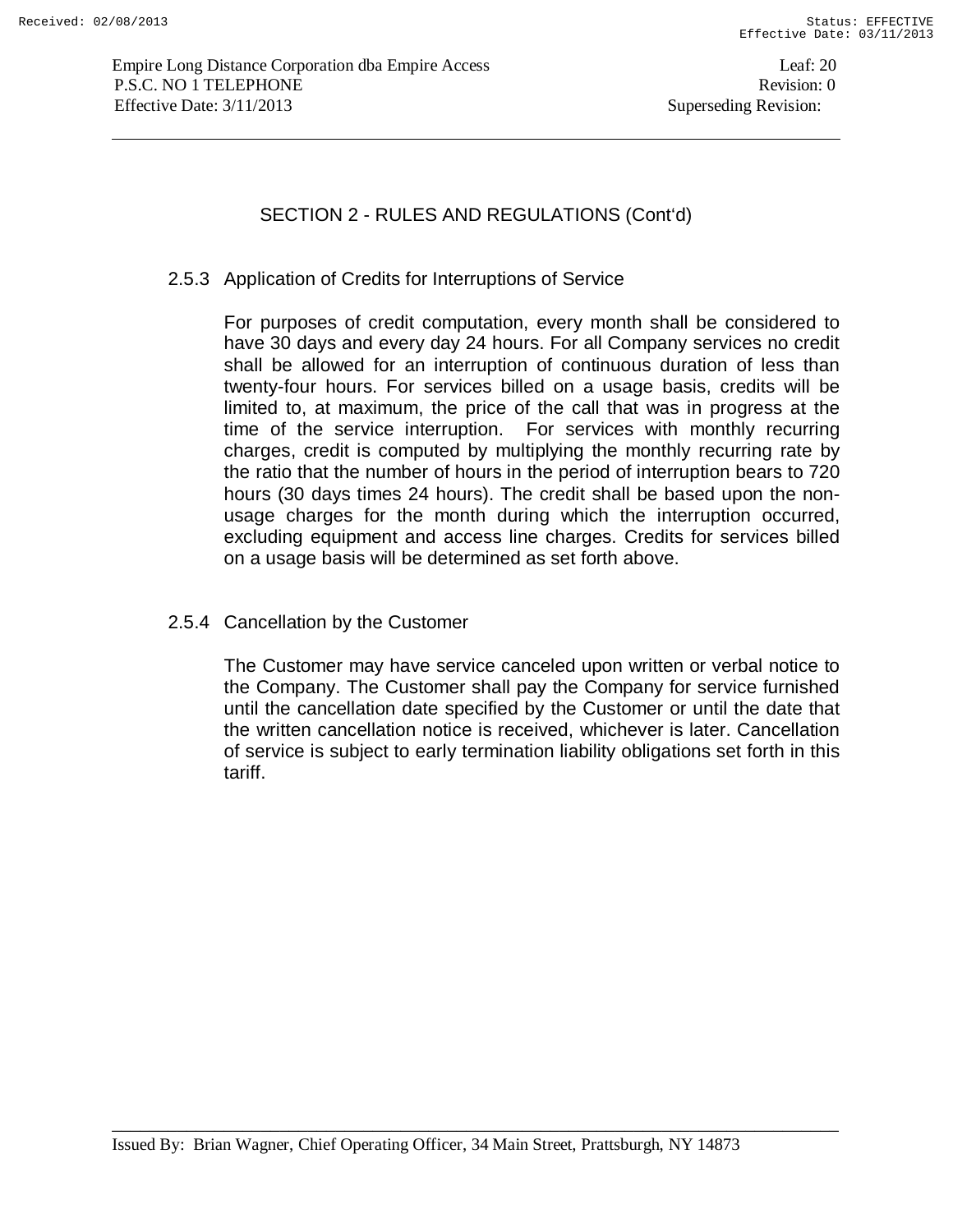#### 2.6 Refusal, Suspension or Cancellation of Service

- 2.6.1 Refusal, Suspension or Cancellation of Service without Prior Notice
	- A. Service may be suspended by the Company, without prior notice to the Customer, by blocking traffic and all services to certain cities, countries, NPA-NXX exchanges, or individual telephone numbers, or by blocking calls using certain Customer Travel Cards when the Company deems it necessary to take such action to prevent unlawful or fraudulent use of its service. The Company will restore services as soon as it can be provided without undue risk, and will upon request by the Customer, assign new Travel Card numbers and authorization codes to replace ones that have been deactivated.
	- B. For violation of law or this tariff: Except as provided elsewhere in this tariff, the Customer shall be subject to refusal, suspension or cancellation of service, without prior notice, for any violation of terms of this tariff, for any actual or apparent violation of any law, rule, regulation, order, decree or policy of any government authority of competent jurisdiction, or by reason of any order or decision of a court or other government authority having jurisdiction which prohibits the Company from furnishing such service or prohibits Customer from subscribing to, using, or paying for such service.
	- C. For the Company to comply with any order or request of any governmental authority having jurisdiction: The Customer shall be subject to refusal, suspension or cancellation of service, without prior notice, in order to permit the Company to comply with any order or request of any governmental authority having jurisdiction.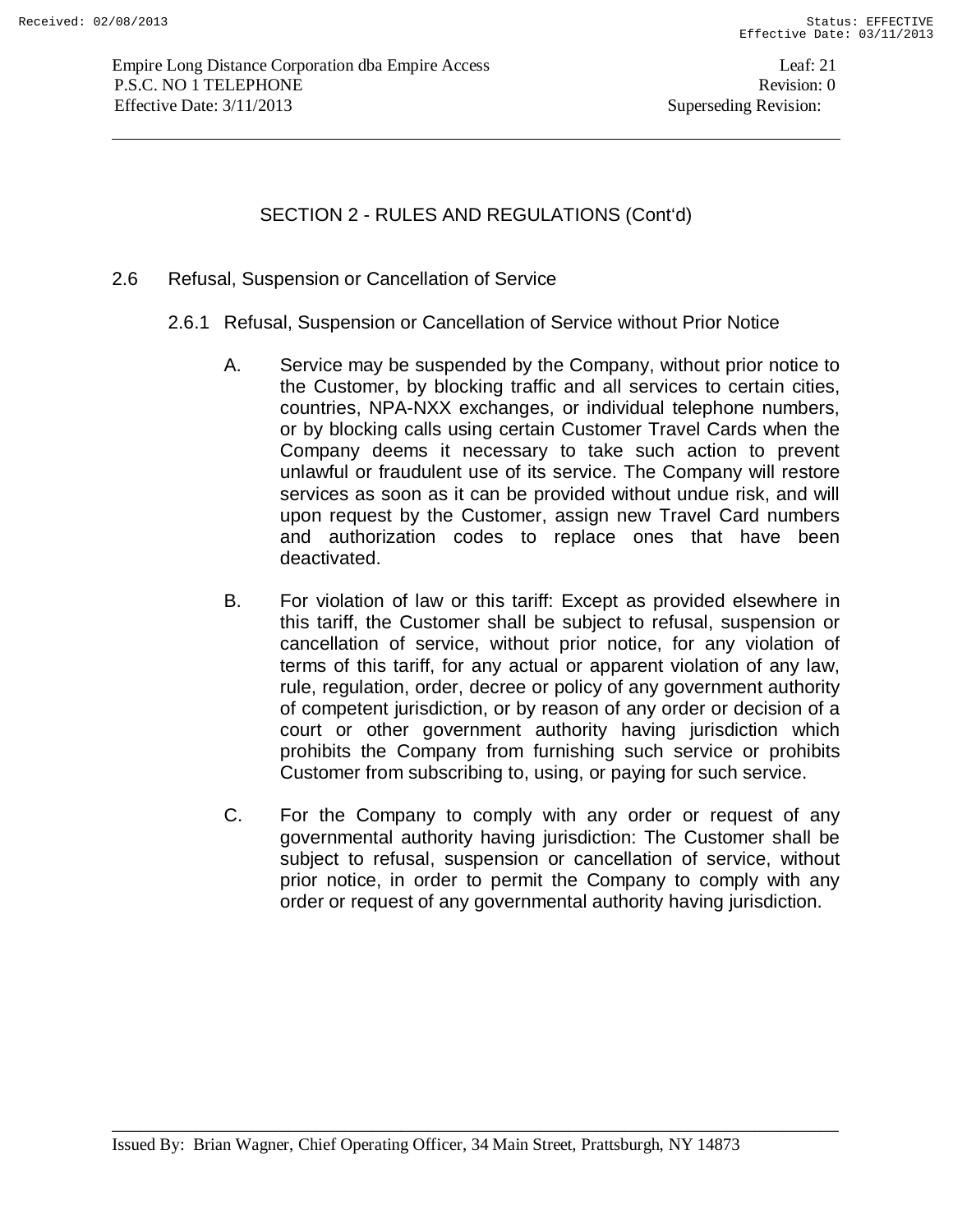- 2.6 Refusal, Suspension or Cancellation of Service (Cont'd)
	- D. For unauthorized or unlawful use of Calling Card numbers and Authorization Codes: Calling Card Numbers and Authorization Codes are issued by the Company only to the Customer and may not be sold or otherwise distributed without the written consent of the Company. Any unauthorized or unlawful use of such numbers or Authorization Codes shall result in the immediate refusal, suspension or cancellation of service without prior notice.
	- E. The Company may refuse, suspend or cancel service immediately and without prior notice in the event of excessive network usage which is determined to be fraudulent or beyond the Customer's demonstrated ability to pay.
	- F. Without prior notice in the event of Customer or Customer's authorized user use of equipment in such a manner as to adversely affect the Company's facilities and/or equipment or service to others.
	- G. Without prior notice in the event of tampering with the facilities and/or equipment or services owned by the Company or its suppliers and used to provide service under this tariff.
	- H. Without prior notice in the event of unauthorized or fraudulent use of service. Whenever service is discontinued for fraudulent use of service, the Company may, before restoring service, require the Customer to make, at his or her own expense, all changes in facilities or equipment necessary to eliminate illegal use and to pay an amount reasonably estimated as the loss in revenues resulting from such fraudulent use.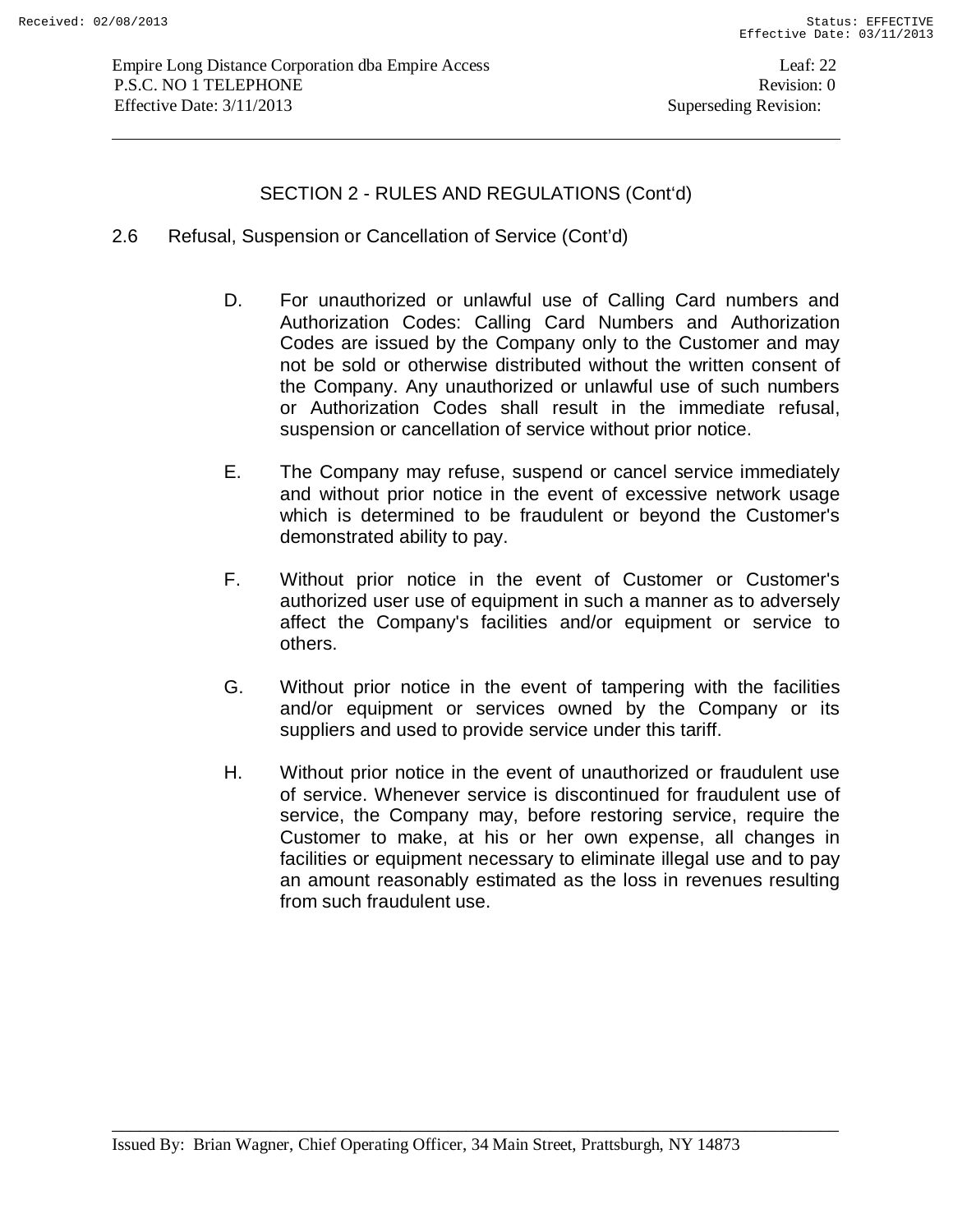2.6.2 Refusal, Suspension or Cancellation of Service with Notice

The Company may refuse, suspend, or cancel service under the following conditions provided that, unless otherwise stated in this tariff, existing Customers shall be given 15 days written notice to comply with any rule or remedy any deficiency.

- A. The Company reserves the right to refuse, suspend, or cancel service for applicants or Customers who cannot show reasonable credit-worthiness or cannot satisfy deposit requirements set forth in this tariff.
- B. For nonpayment: The Company, by written notice to the Customer and in accordance with applicable law, may refuse, suspend or cancel service without incurring any liability when there is an unpaid balance for service that is more than 30 days overdue. Cancellation of service for nonpayment is subject to early termination liability obligations set forth in this tariff.
- C. For returned checks: The Customer whose check or draft is returned unpaid for any reason, after two attempts at collection, shall be subject to refusal, suspension or cancellation of service in the same manner as provided for nonpayment of overdue charges.
- D. For lack of use: The Company, by written notice to the Customer, may refuse, suspend or cancel service in the same manner as provided for nonpayment of overdue charges if after three full billing cycles the service has not been used.
- E. For use of service for any purpose other than that described in this tariff for the application for service.
- F. For neglect or refusal to provide reasonable access to the Company or its agents, employees, or contractors for the purpose of inspection and maintenance of facilities and/or equipment owned by the Company or its suppliers and used to provide service under this tariff.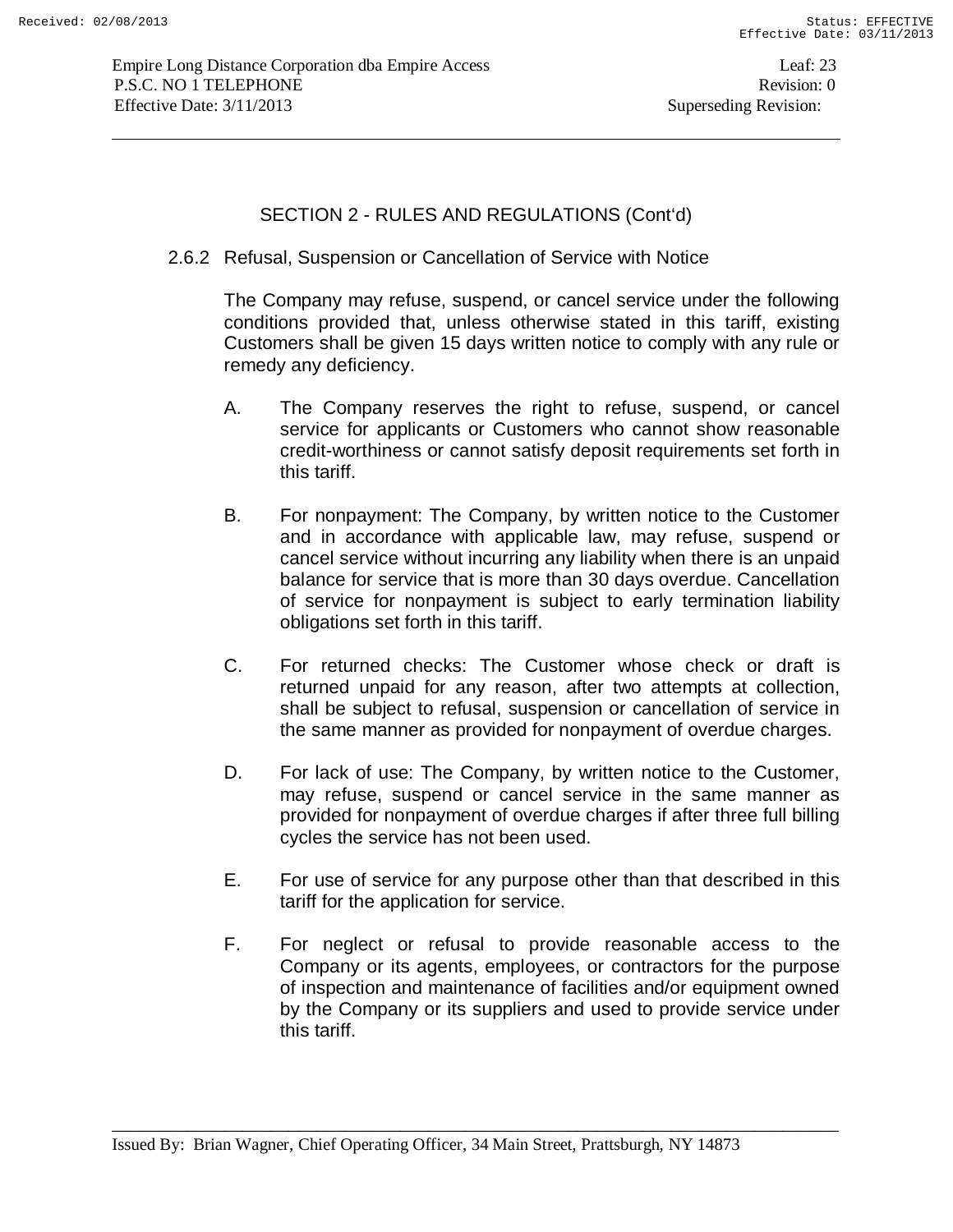### 2.7 Payment for Service

- 2.7.1 The Subscriber will either be billed directly by the Company or its intermediary or charges will be included in the Subscriber's regular telephone bill pursuant to billing and collection agreements established by the Company or its intermediary with the applicable telephone company.
- 2.7.2 Service is provided and billed on a monthly basis unless otherwise stated in the service description in this tariff. Bills are due on the due date shown on the bill, which will not be less than 20 days from the date the bill was rendered, and are payable at any business office of the Company by U.S. Mail, or at any location designated by the Company. If objection is not received by the Company within six months after the bill is rendered, the items and charges appearing thereon shall be determined to be correct and binding upon the customer.
- 2.7.3 The Company may impose a late payment charge not to exceed 1.5% on amounts due not paid by the due date on the invoice. Charges may only be assessed on outstanding balances. The Subscriber shall be responsible for all costs, including attorney's fees, incurred in the collection of unpaid charges or in any other action to enforce payments and/or obligations arising under this tariff. A charge of up to twenty dollars (\$20.00) may be imposed for returned checks, in addition to any charges assessed by any bank.
- 2.7.4 The security of the Customer's Authorization Codes is the responsibility of the Customer. All calls placed using such Authorization Codes shall be billed to and shall be the obligation of the Customer. The Customer is responsible for all calls placed via the Customer's Authorization Code, whether such use is as a result of the Customer's intentional or negligent disclosure of the Authorization Code or otherwise. However, the Customer shall not be responsible for charges in connection with the unauthorized use of Authorization Codes arising after the Customer notifies the Company of the loss, theft, or other breach of security of such Authorization Codes.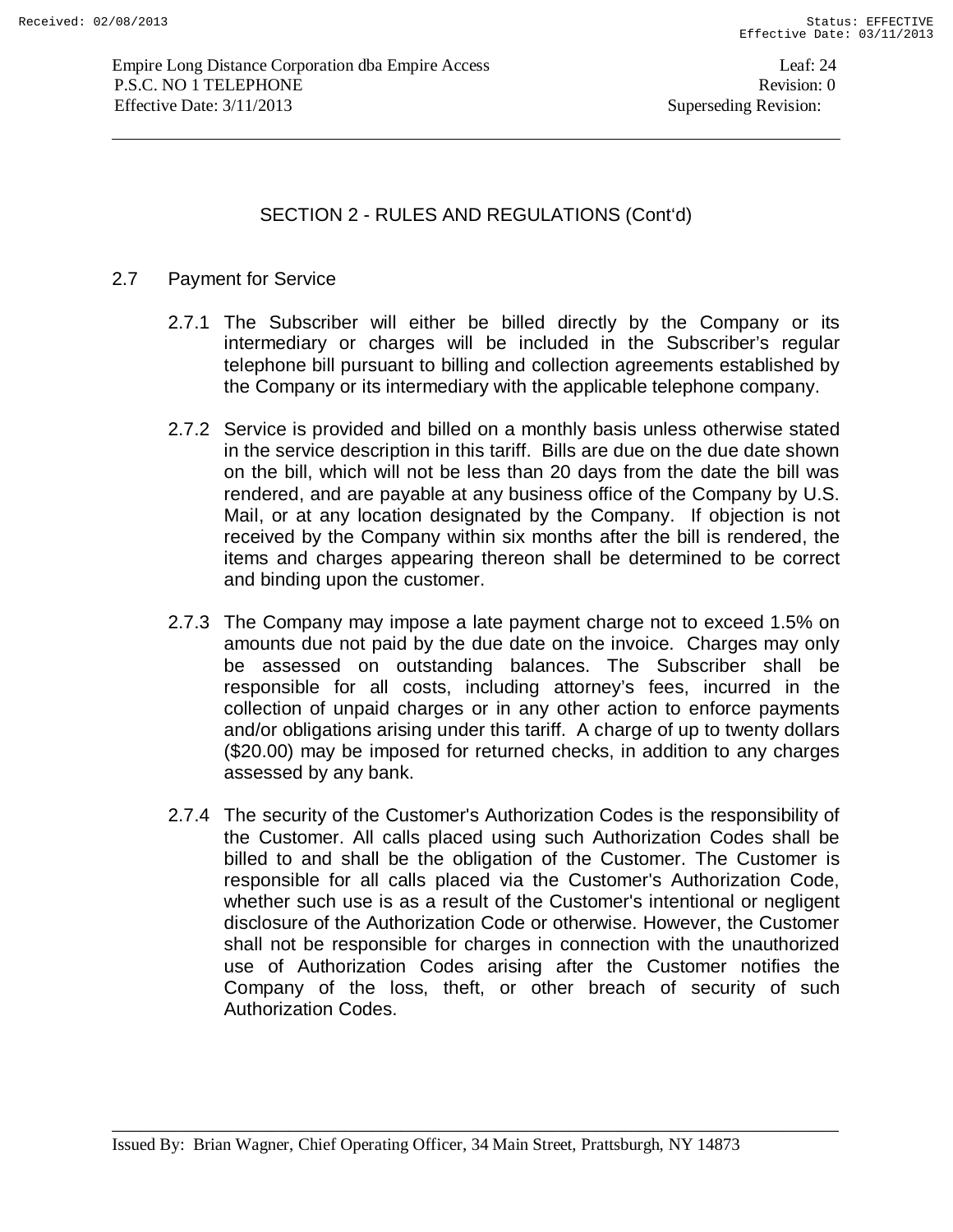- 2.7 Payment for Service (cont'd)
	- 2.7.5 The Customer shall be responsible for payment of rates and charges for all calls placed by or through Customer's equipment by any person. In particular and without limitation of the foregoing, the Customer is responsible for payment of rates and charges for any calls placed by or through the Customer's equipment via any remote access features.
	- 2.7.6 The Company reserves the right to examine the credit record or other available external sources of credit of an applicant or Customer. The Customer whose service has been disconnected for nonpayment of bills shall be required to pay any unpaid balance due to the Company before service is restored, and a deposit may be required.
- 2.8 Validation of Credit

The Company reserves the right to validate the credit worthiness of Subscribers or Users.

2.9 Contested Charges

All bills are presumed accurate, and shall be absolutely binding on the Subscriber unless objection is received by the Company within thirty (30) days after such bills are rendered. In the case of a billing dispute between the Subscriber and the Company for service furnished to the Subscriber, which cannot be settled with mutual satisfaction, the Subscriber can take the following course of action within thirty (30) days of the billing date:

2.9.1 The Subscriber may request, and the Company will provide, an in-depth review of the disputed amount. (The undisputed portion and subsequent bills must be paid on a timely basis or the service may be subject to disconnect.)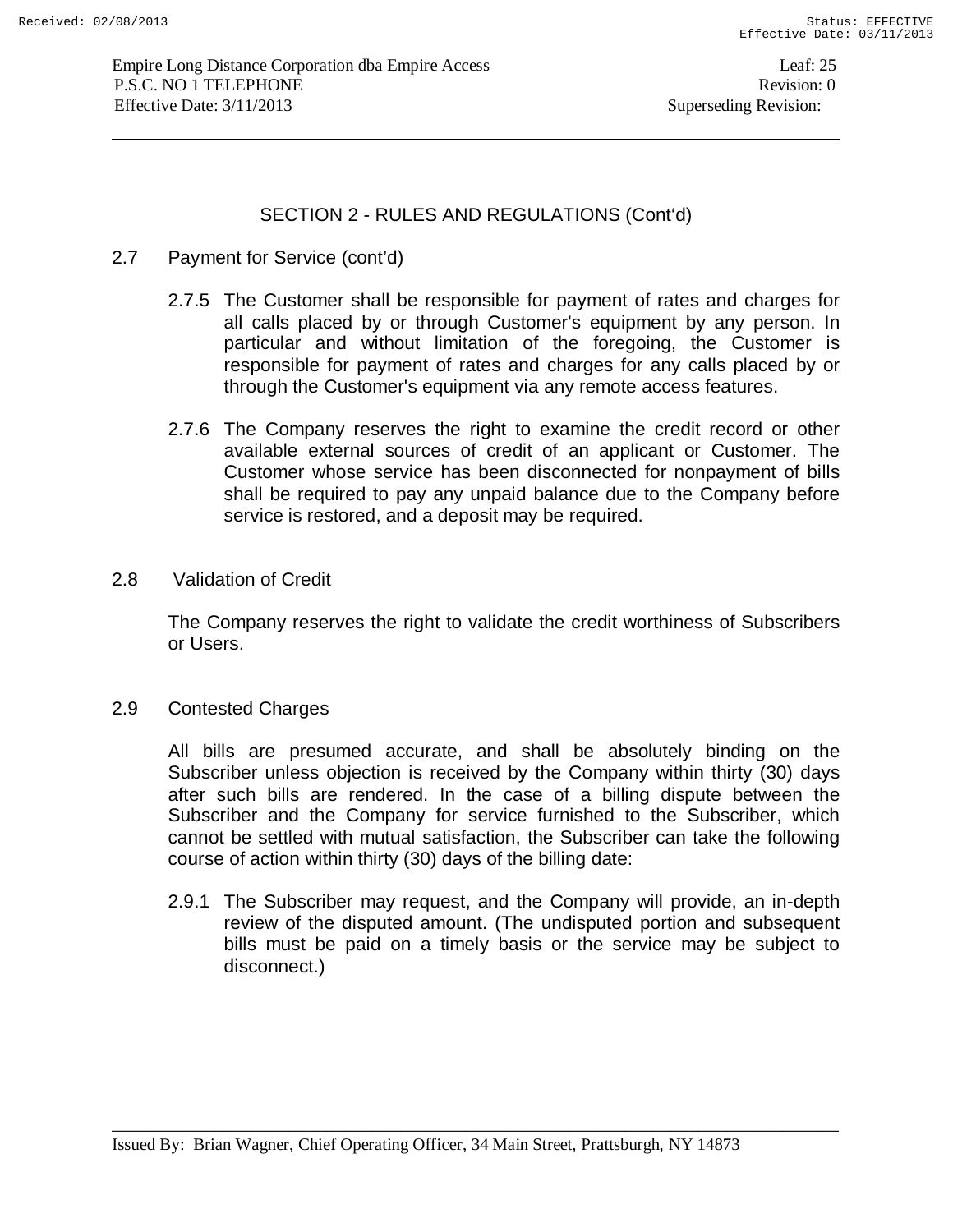### 2.9 Contested Charges (Cont'd)

2.9.2 If there is still a disagreement about the disputed amount after the investigation and review by a manager of the Company, the Subscriber may file an appropriate complaint with the New York State Public Service Commission. The Commission's address is:

> New York State Public Service Commission Three Empire State Plaza Building Albany, New York 12223-1350

#### 2.10 Billing Entity Conditions

When billing functions on behalf of the Company are performed by local exchange telephone companies, or others, the payment conditions and regulations of such companies apply, including any applicable interest and/or late payment charge conditions.

#### 2.11 Deposits

2.11.1 The Company may require from any Customer or prospective Customer a deposit to be held as a guarantee for the payment of charges in accordance with the rules and regulations of the Commission. Any applicant who is either not a previous Customer having established a prompt payment record or whose credit record is not satisfactory may be required to pay a deposit. In its calculation of a Customers' creditworthiness, the Company will use trading banking references, credit reports, and any other information pertinent to a Customers' credit. Any deposit required shall be confirmed in writing to the Customer no later than the time of the next billing.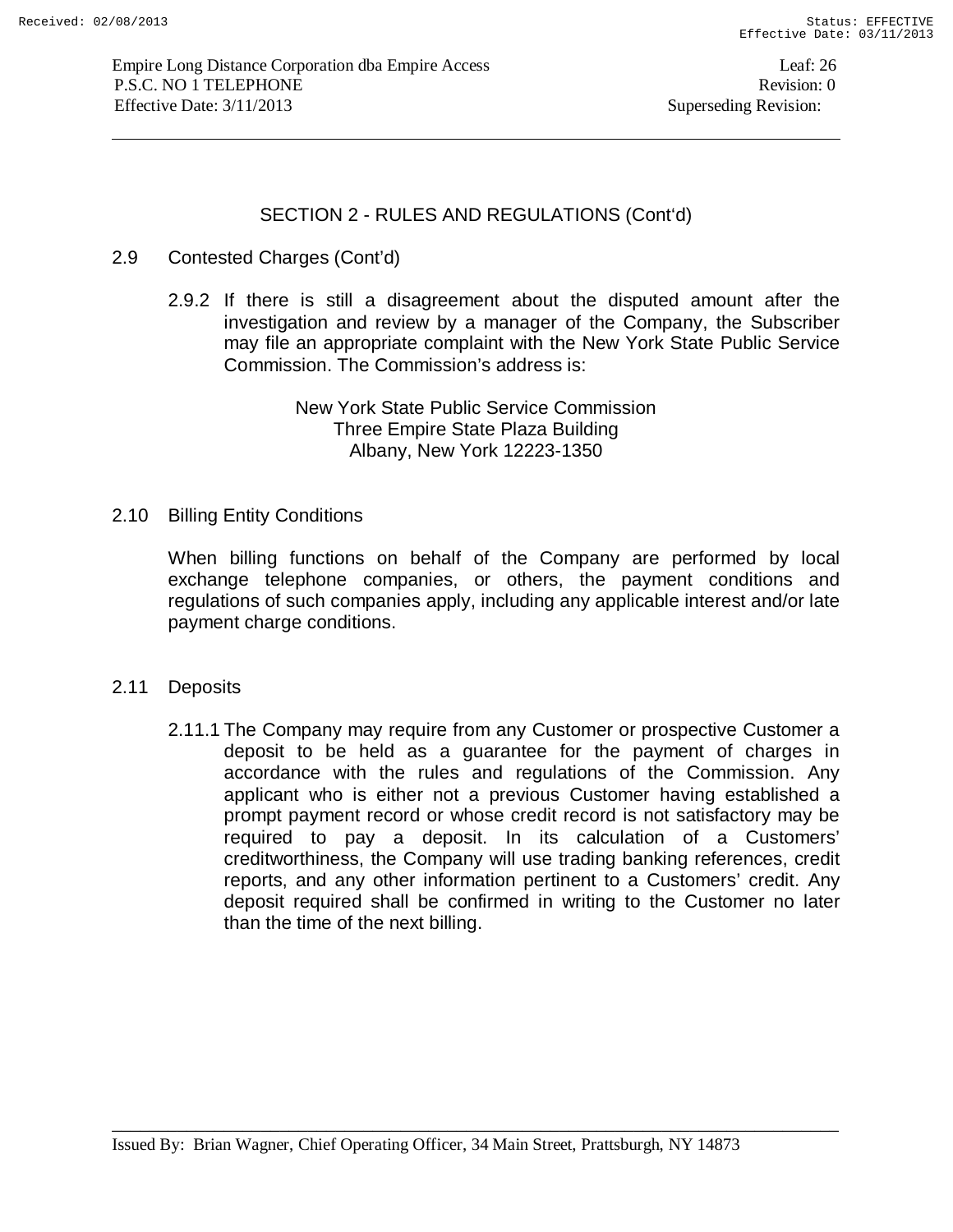### 2.11 Deposits (Cont'd)

- 2.11.2 The amount of the deposit shall be in accordance with Commission regulations and shall not be more than two (2) months of usage of Carrier's services for any specific Customer. The amount of such usage may be estimated from past usage, the Customer's estimated anticipated usage, or the Company's average usage considering type and nature of service. The amount of deposit may exceed this total when services are provided for shorter periods of time or special occasions, and will not exceed an amount equal to two months charges. Interest on deposits held for thirty days or more will be paid at a rate as permitted under Commission rules.
- 2.11.3 A deposit shall be returned: 1) when an application for service has been canceled prior to the establishment of service; or 2) at the end of twelve (12) consecutive months of a satisfactory credit history; or 3) upon discontinuation of service. The Company shall apply the deposit against any outstanding balances due. If a credit balance exists after such application, the Company shall refund the balance to the Customer.
- 2.11.4 The fact that a security deposit has been made in no way relieves the Customer from the prompt payment of bills upon presentation.
- 2.12 Restoration of Service

If service has been refused, suspended or canceled for nonpayment or as otherwise provided herein and the Customer wishes it continued, service shall, at the Company's discretion, be restored when all past due amounts are paid or the event giving rise to the refusal, suspension, or cancellation (if other than nonpayment) is corrected.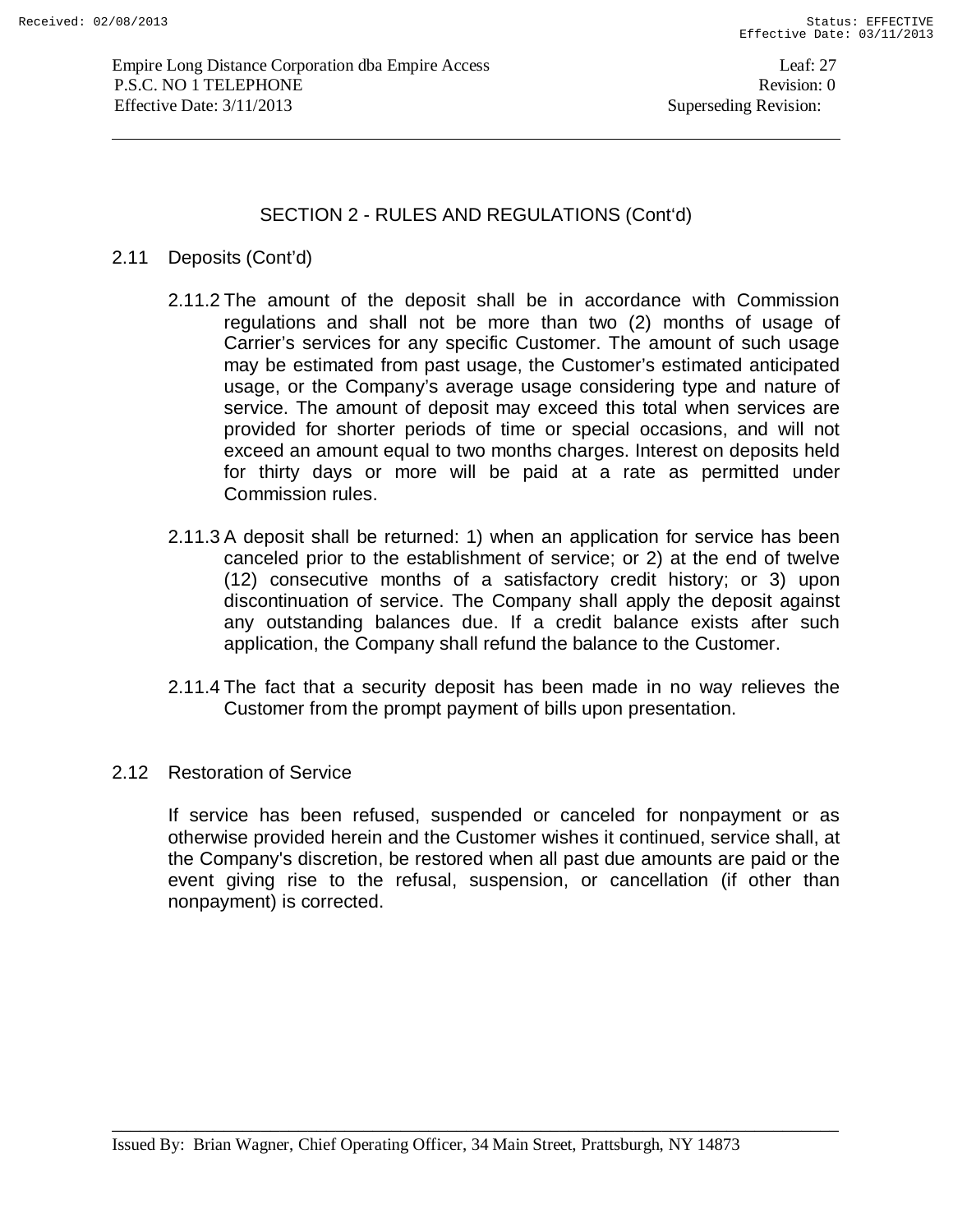### 2.13 Telephone Surcharges/Taxes/Contributions

In addition to the rates and charges applicable according to the rules and regulations of this tariff, various surcharges and taxes may apply to charges incurred by and billed to the customer on the monthly billing statement. The Customer is responsible for payment of any fees (including franchise and rightof-way fees), charges, surcharges, contributions and taxes (however designated) (including without limitation: universal service contributions, telephone relay service contributions, sales, use, gross receipts, excise, access or other taxes but excluding taxes on the Company's net income) imposed by any local, state, or federal government on or based upon the provision, sale or use of the Company's services. Fees, charges, and taxes imposed by a city, county, or other political subdivision will be collected only from those Customers receiving service within the boundaries of that subdivision.

### 2.14 Minimum Call Completion Rate

The Company will ensure an industry standard call completion rate.

#### 2.15 Promotions

The Company may from time to time offer promotional services.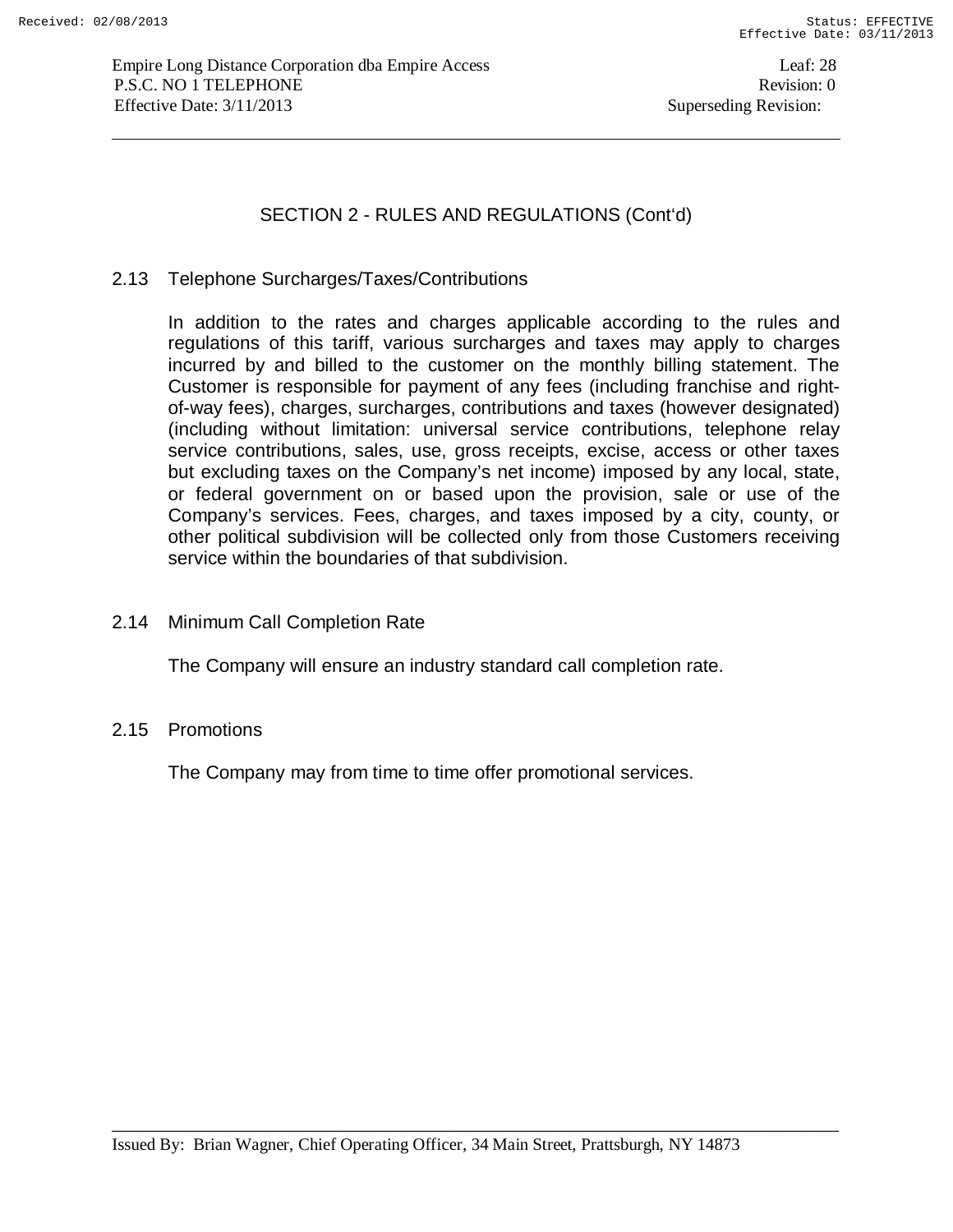#### 2.16 Pay Telephone Surcharge

In order to recover the Company's expenses to comply with the FCC's pay telephone compensation plan effective on October 7, 1997 (FCC 97-371), unless otherwise stated in this tariff, an undiscountable per call charge is applicable to all interstate, intrastate and international calls that originate from any domestic pay telephone used to access the Company's services. The Pay Telephone Surcharge, which is in addition to standard tariffed usage charges and any applicable service charges and surcharges associated with the Company's service, applies for the use of the instrument used to access the Company service and is unrelated to the Company's service accessed from the pay telephone. Pay telephones include coin-operated and coinless phones owned by local telephone companies, independent companies and other interexchange carriers. The Pay Telephone Surcharge applies to the initial completed call and any reoriginated call (i.e., using the "#" symbol). Whenever possible, the Pay Telephone Surcharge will appear on the same invoice containing the usage charges for the surcharged call. In cases where proper pay telephone coding digits are not transmitted to the Company prior to completion of a call, the Public Pay telephone Surcharge may be billed on a subsequent invoice after the Company has obtained information that the originating station is an eligible pay telephone.

|               | <b>Minimum</b> | Maximum |
|---------------|----------------|---------|
| Rate Per Call | \$.100         | \$.350  |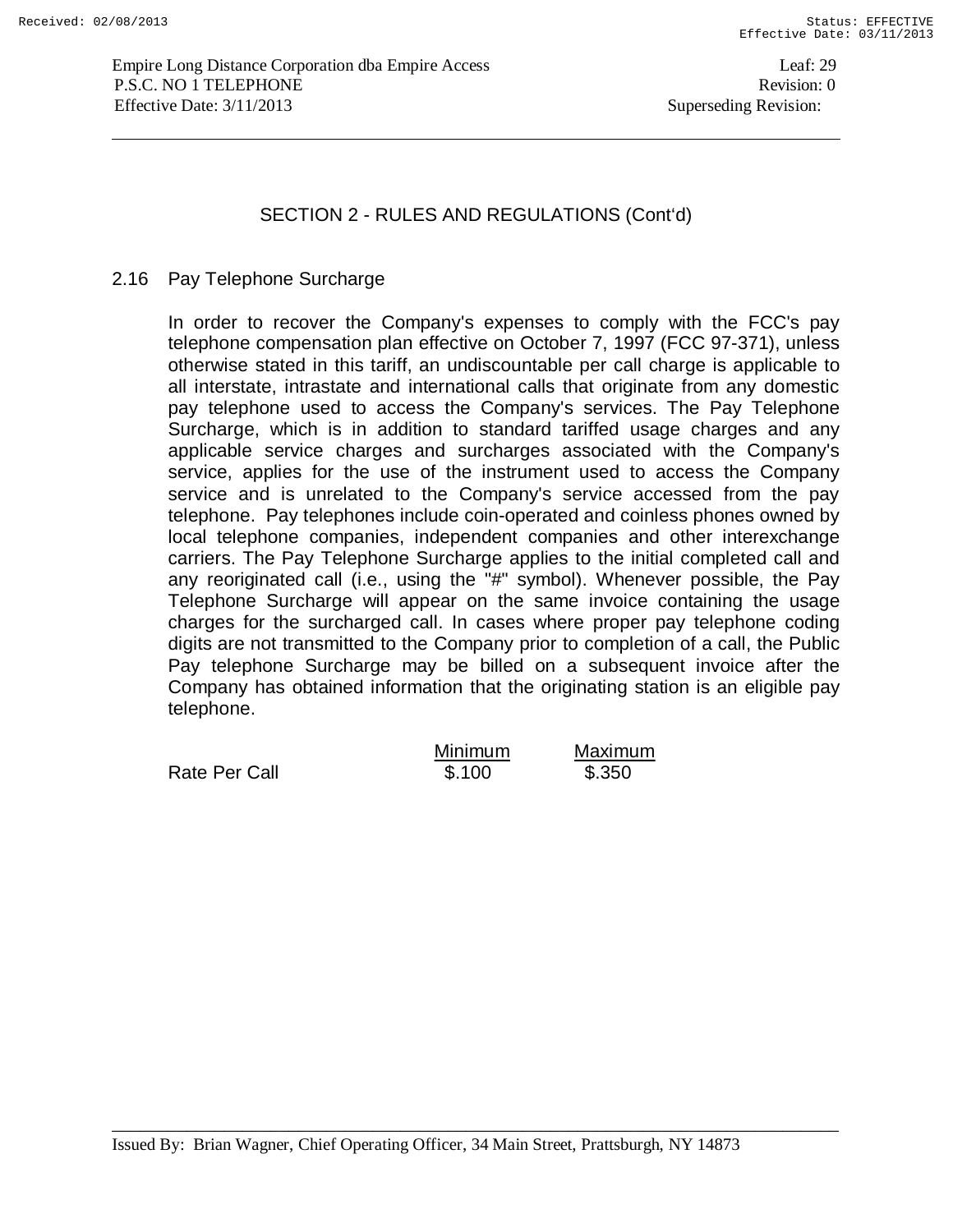## SECTION 3 - DESCRIPTION OF SERVICES

### 3.1 General

The Company provides interexchange telecommunications services, including direct-dialed message telecommunications services. Call plans are generally rated based on the duration of the call. Services are available twenty-four (24) hours a day, seven (7) days a week.

3.2 Timing of Calls

 Billing for calls placed over the network is based in part on the duration of the call.

- 3.2.1 Timing for all calls begins when the called party answers the call (i.e. when two way communications are established). Answer detection is based on standard industry answer detection methods, including hardware and software answer detection.
- 3.2.2 Chargeable time for all station-to-station calls begins when connection is established between calling party and the called party and ends when the calling party hangs up thereby releasing the network connection. If the called party hangs up but the calling station does not, chargeable time ends when the network connection is released either by automatic timing equipment in the network, or by an operator.
- 3.2.3 Minimum call duration for billing purposes is one minute unless otherwise specified in the individual rate schedules of this tariff.
- 3.2.4 Following the minimum call duration, calls are measured and billed in six second increments on a per call basis, unless otherwise indicated in this tariff. Fractional billing increments are rounded to the next full six second increment.
- 3.2.5 No charges apply to incomplete calls. An incomplete call is a station call in which the called station does not answer, or a person-to-person call in which the station does not answer or the requested person is unavailable, or a collect call for which the called party refuses to accept the charges.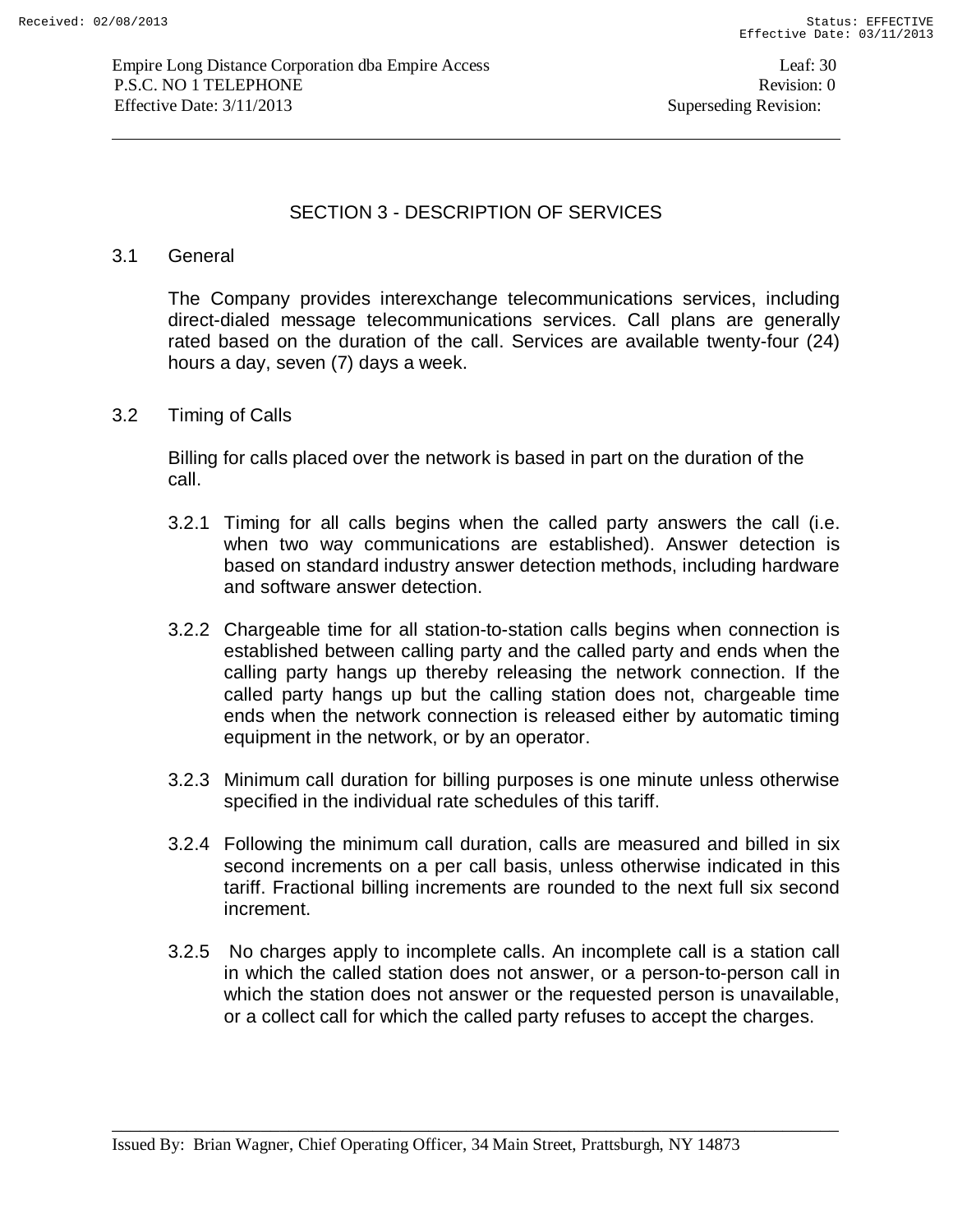# SECTION 3 - DESCRIPTION OF SERVICES (Cont'd)

- 3.2 Timing of Calls (cont'd)
	- 3.2.6 Usage charges are computed on a per call basis. When computation of call charges result in fractional cents, the resulting charge is rounded up to the nearest penny.
- 3.3 Outbound Station-to-Station Calling Plans

All product descriptions discussed below will generally be available to both residential and business customers, although the rates may differ between these two subscriber classes.

3.3.1 Fixed Rate-Per-Minute Plan

Customers will be charged two rate components: (1) a per line monthly recurring charge (MRC); and (2) a fixed rate-per-minute on every call. There are no monthly minimum requirements.